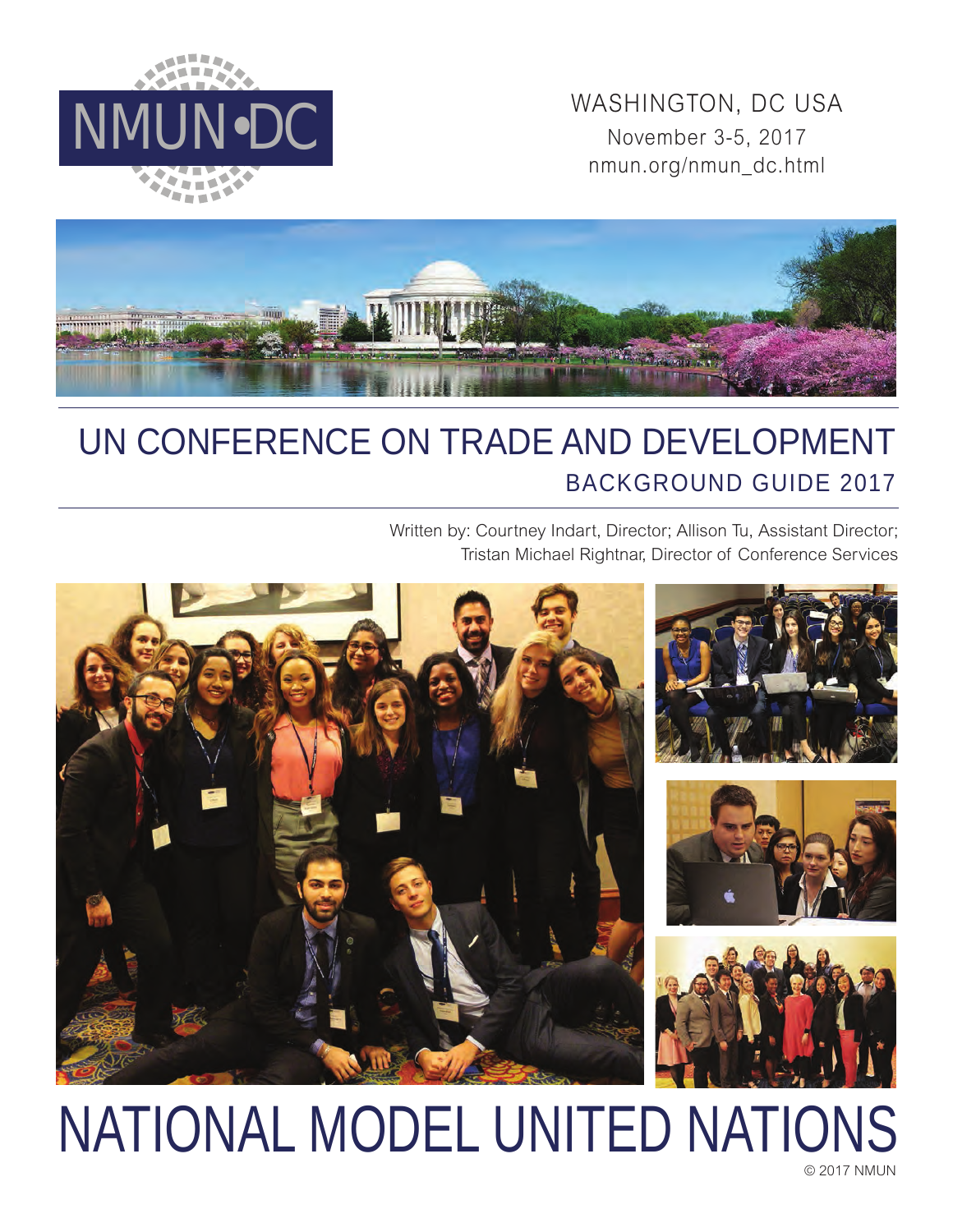

## **NATIONAL MODEL UNITED NATIONS**

THE WORLD'S LARGEST UNIVERSITY-LEVEL SIMULATION • SINCE 1927 2945 44th Avenue South • Minneapolis, MN 55406 www.nmun.org • info@nmun.org • 612.353.5649



Dear Delegates,

Welcome to the 2017 National Model United Nations Conference in Washington, DC (NMUN•DC)! We are pleased to introduce you to our committee, the United Nations Conference on Trade and Development (UNCTAD). This year's staff is: Director Courtney Indart and Assistant Director Ally Tu. Courtney completed her B.A. in International Political Economy in 2015 and is currently working on her M.A in International Affairs at George Washington University's Elliott School of International Affairs. This will be her third year on DC staff, and she is excited to return to NMUN•DC. Ally is currently working on her B.A. in Nutrition and Food Sciences at California State University, San Bernardino and is working towards becoming a Physician's Assistant. This will be her first year on DC staff and is thrilled to be a part of NMUN•DC.

The topics under discussion for UNCTAD are:

- 1. Minimizing The Negative Effects of Globalization
- 2. The Social Responsibility of Multinational Corporations

UNCTAD is an important organization within the UN system, and it plays a crucial role in coordinating trade negotiations and providing trade guidance to economies across the globe. UNCTAD offers critical policy tools for Member States and international organizations through in-depth global trade analysis. Currently, UNCTAD is working to pursue the Sustainable Development Goals by promoting increases in funding for development and greater public-private partnerships.

This Background Guide serves as an introduction to the topics for this committee. However, it is not intended to replace individual research. We encourage you to explore your Member State's policies in depth and use the Annotated Bibliography and Bibliography to further your knowledge on these topics. In preparation for the Conference, each delegation will submit a [Position Paper](http://nmun.org/dc_position_papers.html) by 11:59 p.m. (Eastern) on 13 October 2017 in accordance with the guidelines in the *[NMUN Position Paper Guide](http://nmun.org/downloads/NMUNPPGuide.pdf)*.

Two resources, to download from the [NMUN website,](http://nmun.org/dc_preparations.html) that serve as essential instruments in preparing for the Conference and as a reference during committee sessions are the:

- 1. *[NMUN Delegate Preparation Guide](http://nmun.org/downloads/NMUNDelegatePrepGuide.pdf)* explains each step in the delegate process, from pre-Conference research to the committee debate and resolution drafting processes. Please take note of the information on plagiarism, and the prohibition on pre-written working papers and resolutions. Delegates should not start discussion on the topics with other members of their committee until the first committee session.
- 2. *[NMUN Rules of Procedure](http://nmun.org/downloads/NMUNRules.pdf)* include the long and short form of the rules, as well as an explanatory narrative and example script of the flow of procedure.

In addition, please review the mandatory [NMUN Conduct](http://nmun.org/policies_codes.html) Expectations on the NMUN website. They include the Conference dress code and other expectations of all attendees. We want to emphasize that any instances of sexual harassment or discrimination based on race, gender, sexual orientation, national origin, religion, age, or disability will not be tolerated.

If you have any questions concerning your preparation for the committee or the Conference itself, please contact the Deputy Secretary-General, Jess Mace, at [dsg.dc@nmun.org.](mailto:dsg.dc@nmun.org)

We wish you all the best in your preparations and look forward to seeing you at the Conference!

Courtney Indart, *Director* Ally Tu, *Assistant Director*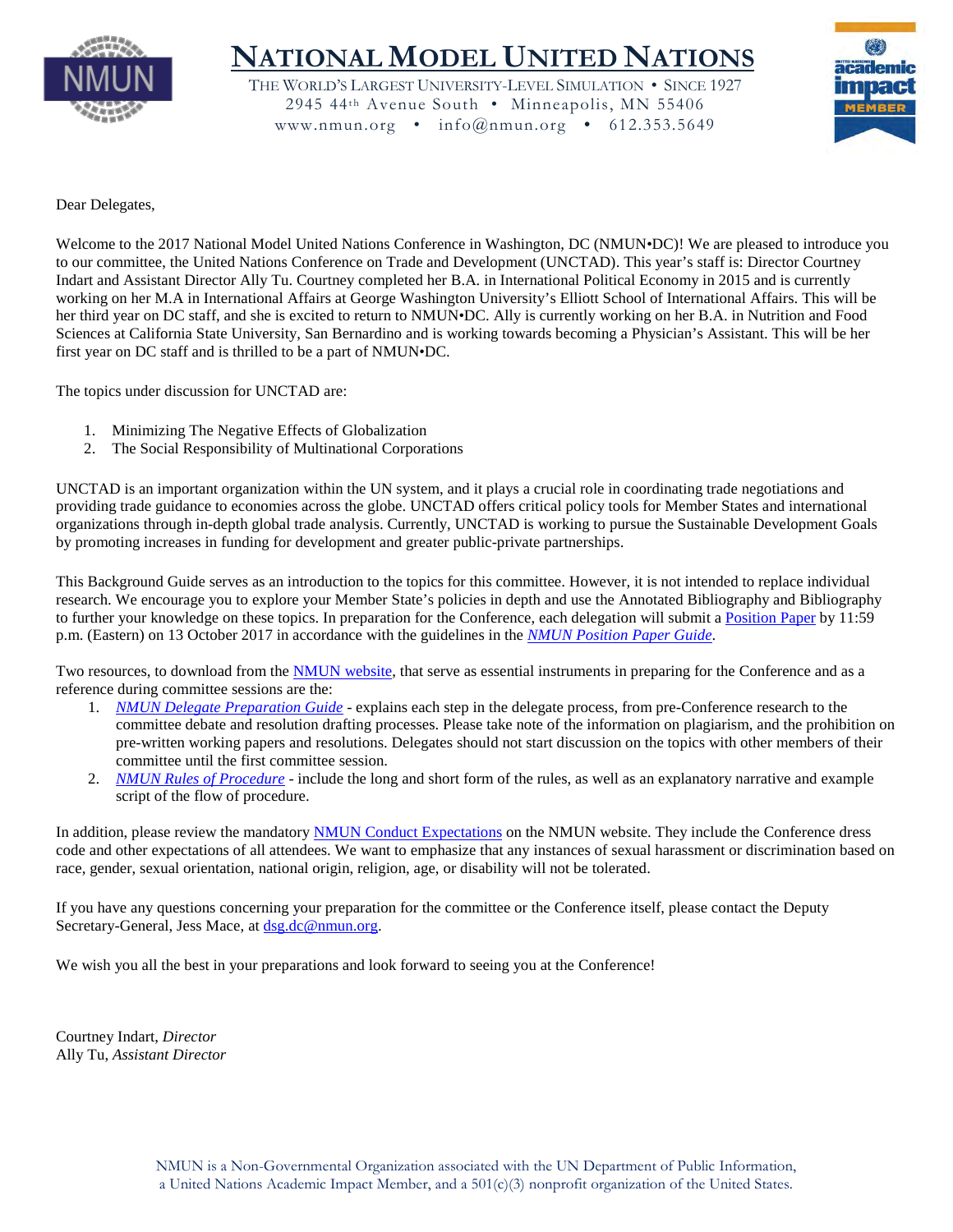

## **Committee Overview**

#### *Introduction*

The United Nations Conference on Trade and Development (UNCTAD) addresses trade, investment, and development issues for the United Nations (UN). <sup>1</sup> In the 1960s, as the world was becoming increasingly interconnected and global trade was becoming more commonplace, less developed nations felt that the rules regarding trade and development being discussed were one sided.<sup>2</sup> In order to mitigate these concerns, the General Assembly established UNCTAD in 1964 as a permanent intergovernmental organization tasked with addressing the trade and power imbalance between developed and less developed countries.<sup>3</sup> Today, UNCTAD provides a variety of advisory, policy, and support programs to Member States, especially Least Developed Countries (LDCs) and its mandate has continued to evolve through the years.<sup>4</sup>

UNCTAD hosts quadrennial meetings that include all of its Members. The outcome documents from these meetings are often influential in international economic policy and serve to guide the operations of UNCTAD through the intervening years.<sup>5</sup> The *Accra Accord* (2008), for example, established the environment as a core concern of UNCTAD.<sup>6</sup> Specifically, it urged action to address adaptation and mitigation in accordance to the *UN Framework Convention on Climate Change* (1992). <sup>7</sup> The *Doha Mandate* (2012) reconfirmed UNCTAD's mission of inclusive development-centered growth and stressed the role of policy research and technical assistance.<sup>8</sup> As the Sustainable Development Goals (SDGs) begin taking effect, UNCTAD's role within the UN remains significant.<sup>9</sup> The 2030 *Agenda for Sustainable Development* (2015) identified international trade as a tool for poverty reduction and inclusive economic growth.<sup>10</sup> With this in mind, UNCTAD passed the *Nairobi Azimio (Nairobi Declaration)* and the *Nairobi Maafikiano (Nairobi Consensus)* in 2016, which form the basis for UNCTAD's work in addressing the SDGs.<sup>11</sup> The following overview will highlight the main components of UNCTAD, in addition to its areas of work and current priorities.

#### *Governance, Structure and Membership*

There are 194 members of UNCTAD consisting of all UN Member States plus the Holy See.<sup>12</sup> The entire membership meets once every four years at an UNCTAD conference.<sup>13</sup> The Trade and Development Board manages the regular operations of UNCTAD between these quadrennial meetings as well as any urgent policy issues that may arise.<sup>14</sup> The board meets in Geneva up to three times a year.<sup>15</sup> The Trade and Development Board receives and reviews the various reports produced by UNCTAD's other administrative and functional bodies, including: the Working Party on the Strategic Framework and the Programme Budget; the commissions on trade and development; the commission on investment, enterprise, and development; working groups on accounting standards and competitive laws and policies; and various expert meetings hosted by UNCTAD.<sup>16</sup> Membership to the Trade and Development Board consists of 155 members of UNCTAD.<sup>17</sup> To ensure balanced representation on the board,

 $\frac{1}{2}$  UNCTAD, *History*, 2017.

 $^3$  Ibid.  $\,$ 

<sup>&</sup>lt;sup>4</sup> UNCTAD, *About UNCTAD*, 2017.

<sup>6</sup> UNCTAD, *UNCTAD XII Adopts Accra Declaration and Accord, Stresses Action on Climate Change*, <sup>2008</sup>*.* <sup>7</sup> Ibid.

<sup>&</sup>lt;sup>8</sup> UNCTAD, Negotiators at UNCTAD14 reach consensus, strengthen UNCTAD: UNCTAD mandate reaffirmed in Doha, 2012.<br>
<sup>9</sup> UNCTAD, UNCTAD delivers on the Sustainable Development Goals, 2017.<br>
<sup>10</sup> UNCTAD, Trade and the Sustain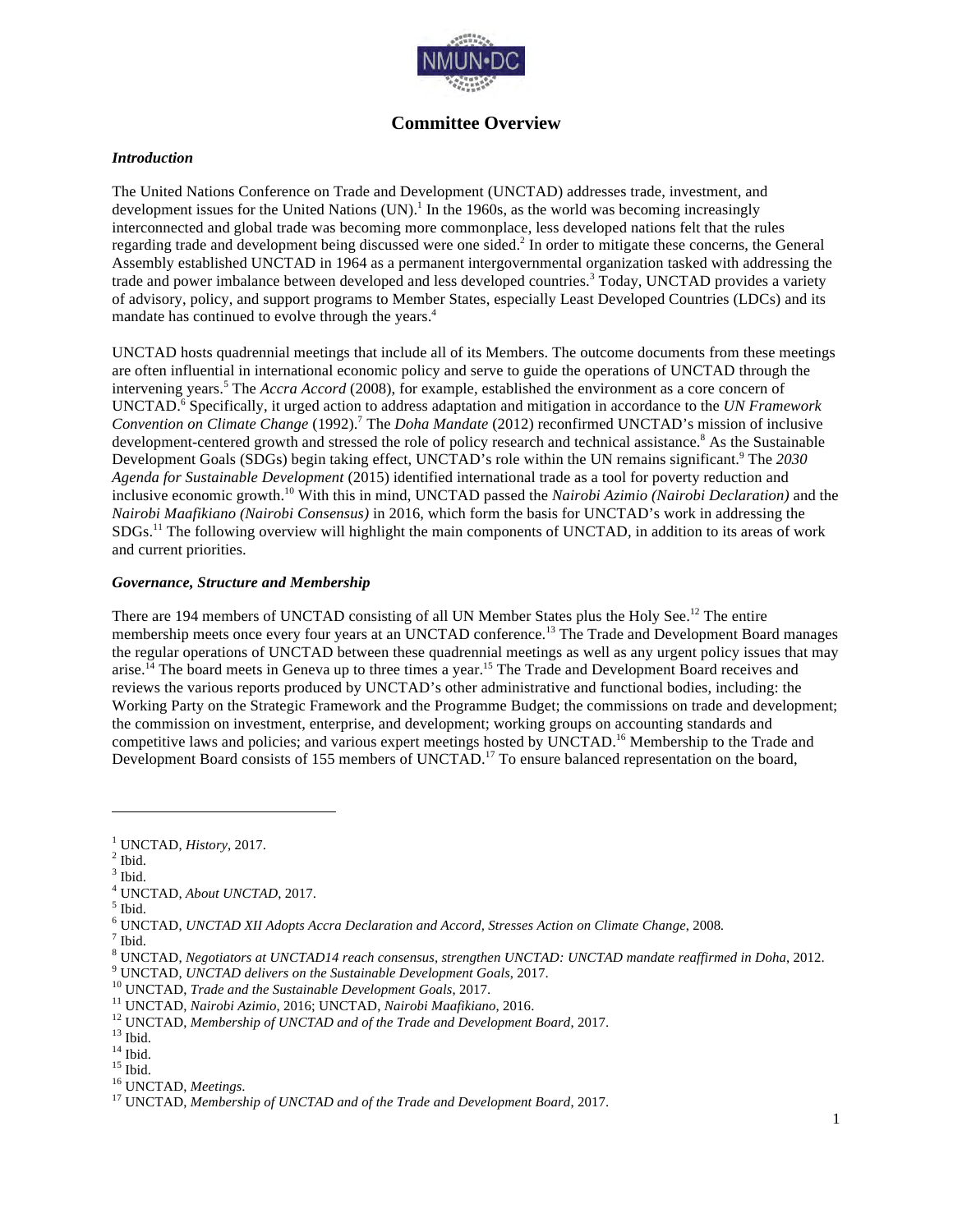

groupings were established in 1965.<sup>18</sup> The groups each receive a specific number of spots on the board and consist of: Group A for most of Africa and Asia; Group B for Western Europe and other nations; Group C for Latin American states; and Group D for Eastern European Member States.<sup>19</sup> There is also an unassigned group of 6 states which includes: Armenia, Kiribati, Nauru, South Sudan, Tajikistan, and Tuvalu.<sup>20</sup> UNCTAD reports to both the UN General Assembly and the Economic and Social Council (ECOSOC); however, UNCTAD maintains its own membership, leadership and budget.<sup>21</sup> UNCTAD is headed by a Secretary-General, currently Mukhisa Kituyi, who is elected to a four-year term.<sup>22</sup>

The Substantive work of UNCTAD is carried out by five divisions lead by the Secretary-General.<sup>23</sup> The Division for Africa, Least Developed Countries and Special Programmes provides policy analysis, technical assistance, and coordinates UNCTAD's activities in over 90 Member States. <sup>24</sup> The Division on Globalization and Development Strategies manages the consequences of globalization on developing nations and provides technical support for developing countries integrating into the international financial system.<sup>25</sup> The Division on Investment and Enterprise produces the World Investment Report and hosts the World Investment Forum. <sup>26</sup> The Division on International Trade in Goods and Services promotes partnerships for trade policy and manages issues including trade and climate change.<sup>27</sup> The Division on Technology and Logistics hosts the United Nations Commission on Science and Technology for Development, manages the Automated System for Customs Data, and provides policy dialogue for and technical dialogue on science, technology and innovation and trade logistics <sup>28</sup>

While the UNCTAD general conference meets every four years, with the next meeting being in 2020, UNCTAD hosts others forums and conferences on a more frequent basis.<sup>29</sup> The World Investment Forum meets every two years and is meant to facilitate dialogue and action on emerging key challenges in investment.<sup>30</sup> The Global Commodities Forum meets annually; at its 2016 meeting its objectives were to increase understanding of the boomto-bust cycle of commodities markets, identify opportunities for development of new markets, and to produce a roadmap for policy makers for adjustments to the commodity market to rebalance it within the global economy.<sup>31</sup>

#### *Mandate, Functions and Powers*

UNCTAD was created by General Assembly resolution 1995/XIX, which established the mandate of the organization to promote international trade between Member States at different stages of development, to make proposals for putting said principles and policies into effect, to review and facilitate the coordination of activities of other UN institutions, to initiate action in cooperation with the competent organs of the UN for the negotiation and adoption of multilateral legal instruments in the field of trade, and to be the center for harmonizing trade and related development policies of governments and regional economic communities.<sup>32</sup> The mandate has been updated several times, most recently at the 2016 meeting in Nairobi, Kenya where they added e-trade initiatives and integrated the first UN statistical report on the Sustainable Development Goals into the mandate.<sup>33</sup> Both the General Assembly and

<sup>&</sup>lt;sup>18</sup> Ibid.<br><sup>20</sup> Ibid.<br><sup>20</sup> Ibid.<br><sup>21</sup> UNCTAD, *Organization*, 2017.<br><sup>23</sup> UNCTAD, *Organization*, 2017.<br><sup>23</sup> UNCTAD, *About UNCTAD*, 2017.<br><sup>24</sup> UNCTAD, *Africa, Least Developed Countries and Special Programmes (ALDC), 2017. General Assembly (A/RES/1995(XIX))*, 1964. <sup>33</sup> UNCTAD, *Negotiators at UNCTAD14 reach consensus, strengthen UNCTAD work programme*, 2016.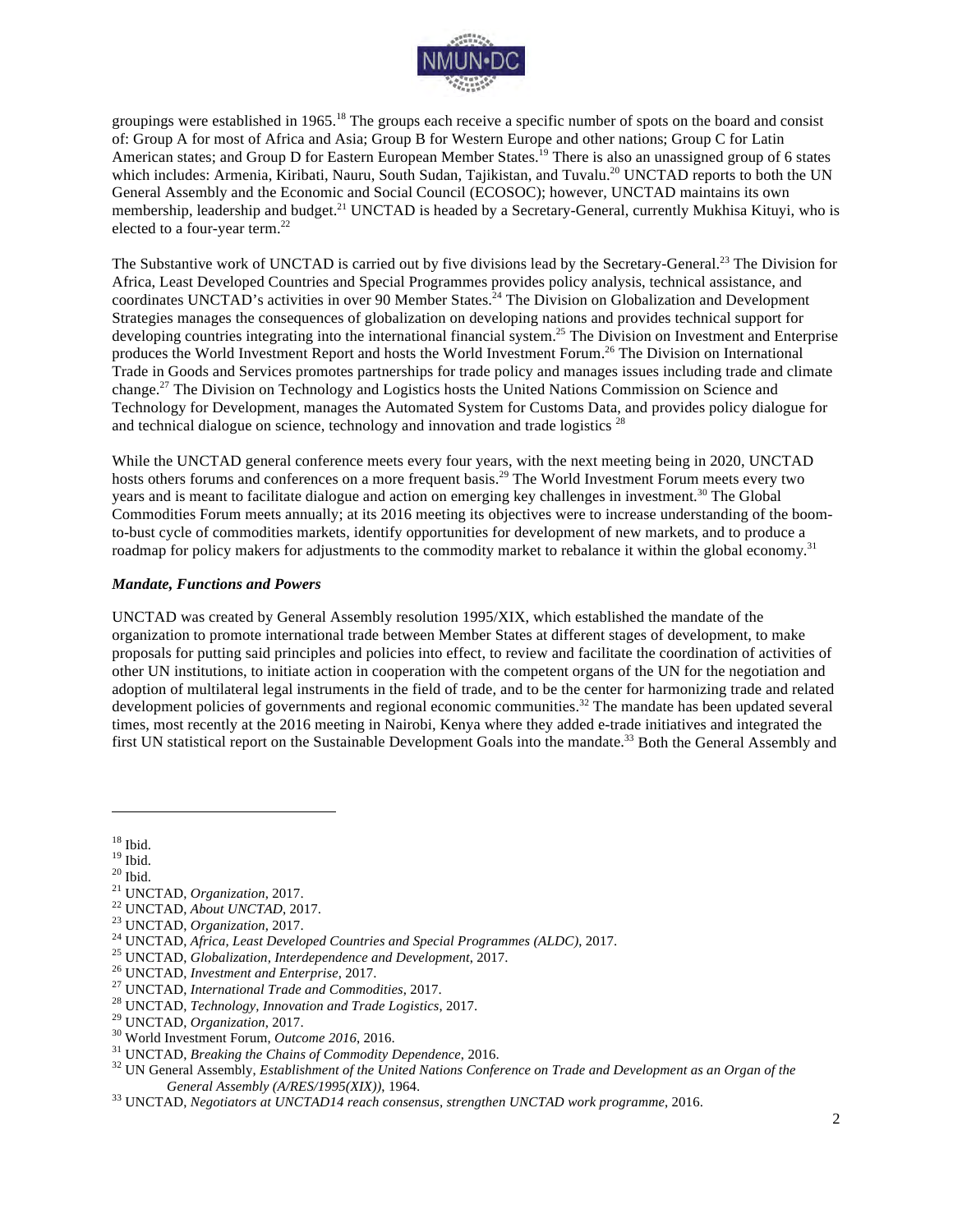

ECOSOC have also expanded the mandate of UNCTAD in the past, including in 2015 when the General Assembly added consumer protection to UNCTAD's mandate.<sup>34</sup>

In order to fulfill its mandate, UNCTAD's secretariat produces several annual reports including the Trade and Development Report and the Least Developed Countries Report (LDCR).<sup>35</sup> The Trade and Development Report analyzes current economic trends and concerns and provides policy suggestions to address them.<sup>36</sup> The LDCR contains a statistical annex, including a variety of data on Least Developed Countries, and provides analysis of the socio-economic situations in LDCs.<sup>37</sup> Other reports include the Economic Development in Africa Report, the World Investment Report, and the Trade and Environment Review.<sup>38</sup> In addition to its functioning as a deliberative body, UNCTAD also provides policy support to Member States in a variety of areas.<sup>39</sup> Currently, UNCTAD provides science, technology and innovation policy reviews to increase national competencies in this area and to help bolster local industries in less developed states.<sup>40</sup> UNCTAD has completed 9 reviews since 2008 and completes one to two each year.<sup>41</sup> UNCTAD also runs an e-commerce and law reform program which has trained over 2000 policy and lawmakers in over 60 Member States.<sup>42</sup> UNCTAD also operates programs, including the Automated System for Customs Data, the BioTrade initiative, and the Oceans Forum.<sup>4</sup>

#### *Recent Sessions and Current Priorities*

*The 2030 Agenda for Sustainable Development* reaffirmed the UN's focus on development and by association the work of UNCTAD.<sup>44</sup> The 2030 Agenda highlighted the importance of international trade as a tool for inclusive economic growth and poverty reduction.<sup>45</sup> In the *Nairobi Azimio*, the Members of UNCTAD reiterated their commitment to the successful implementation of the SDGs and highlighted the role that UNCTAD has to play in their implementation. <sup>46</sup> Additionally, the *Nairobi Azimio* recognized the role of unsustainable debt in limiting development and launched the E-Trade for All Initiative, which had been developed at a UNCTAD workshop in February 2016.<sup>47</sup> The E-Trade for All Initiative is tasked with raising awareness regarding both the opportunities and challenges of e-commerce, mobilizing resources to implement e-commerce initiatives, and strengthening global partnerships.<sup>48</sup>

The *Nairobi Maafikiano* begins by highlighting the low rate of growth for demand and trade and underscoring the importance of the 2030 Agenda and the *Framework Convention on Climate Change*. <sup>49</sup> The document reaffirmed UNCTAD's role in ensuring an inclusive global economy through international cooperation.<sup>50</sup> In reference to the 2030 Agenda, the *Nairobi Maafikiano* further reaffirms its focus on LDCs in its body of work, providing special focus on island, African, and landlocked states. <sup>51</sup> In order to promote international trade the *Nairobi Maafikiano* states, "a universal, rules-based, open, transparent, predictable, inclusive, non-discriminatory and equitable multilateral trading system under the World Trade Organization, as well as meaningful trade liberalization with appropriate supporting policies, are needed."<sup>52</sup> It goes further to identify that while global poverty has gone down by

<sup>&</sup>lt;sup>34</sup> UNCTAD, *UNCTAD receives a new consumer protection mandate from the General Assembly*, 2015.<br><sup>35</sup> UNCTAD, *The Least Developed Countries Report 2016*, 2016.<br><sup>37</sup> UNCTAD, *Flagship Reports*, 2017.<br><sup>39</sup> UNCTAD, *Flagshi*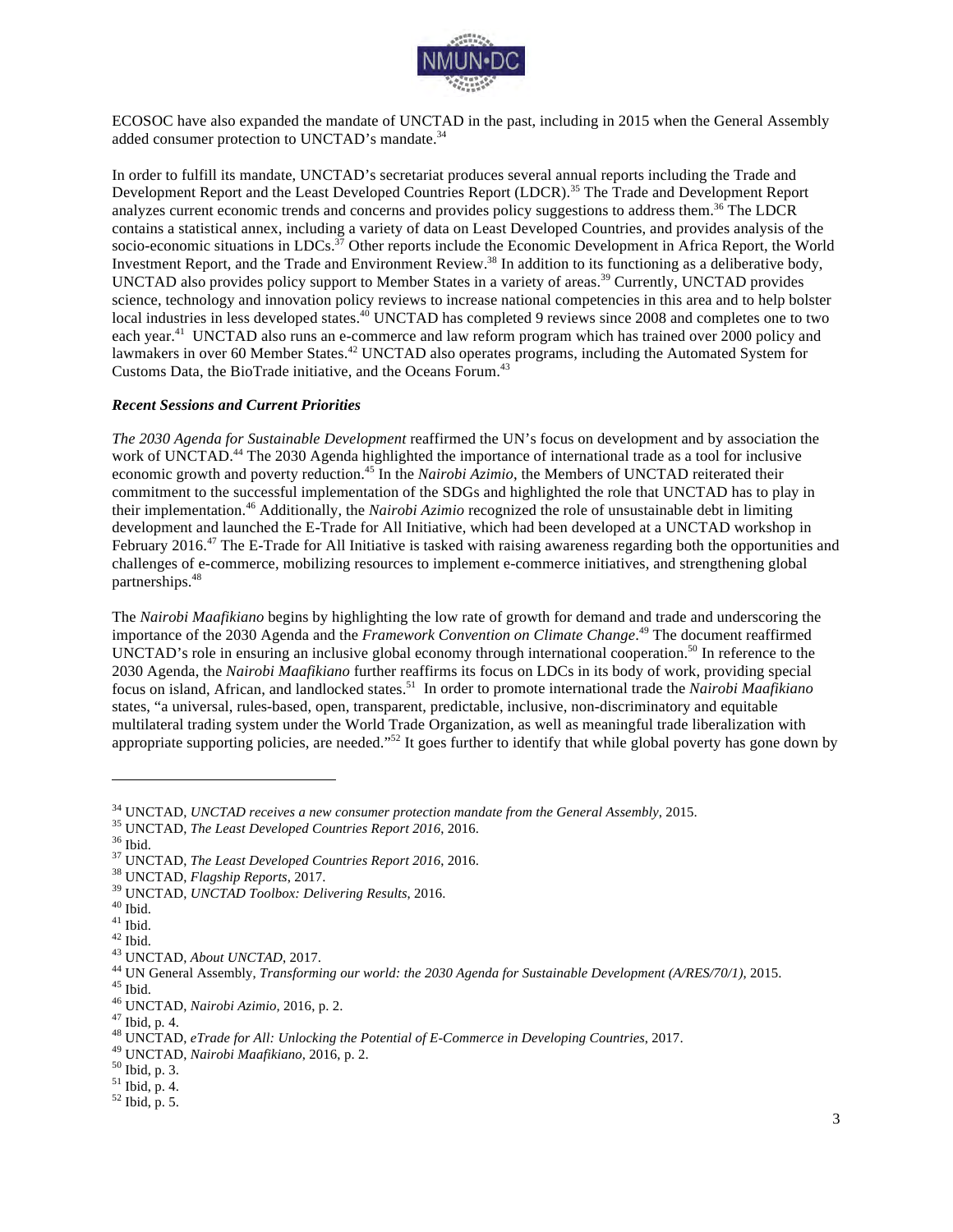

half, the effects have been uneven resulting in extreme global economic inequality.<sup>53</sup> The *Nairobi Maafikiano* also stresses the role structural transformation plays in supporting development and provides 120 recommendations for UNCTAD and the international community to implement.<sup>54</sup>

In addition to the general conference, UNCTADs Trade and Development Board met in December of 2016.<sup>55</sup> At this meeting they discussed the role of investment for development, evaluated international trade from a development perspective, and produced UNCTAD's contribution to the Programme of Action for the Least Developed Countries for the Decade 2011-2020: Fifth progress report.<sup>56</sup> Additionally they reviewed technical cooperation activities including the report on UNCTAD assistance to the Palestinian People.<sup>57</sup> The 64<sup>th</sup> Session of the Trade and Development Board will meet in September of 2017.<sup>58</sup>

#### *Conclusion*

UNCTAD has seen its mandate evolve since it was established in 1964, which has allowed for UNTAD to have greater ability to improve global trade and ensure a more equal playing field for Member States that were less developed.<sup>59</sup> UNCTAD serves as an essential organization for the implementation of the SDGs, especially with the direct support offered to Member States by its programs and the multitude of materials and reports supplied by its five divisions.60 The *Nairobi Maafikiano* is the latest agreement to shape how UNCTAD functions, and it reaffirmed that sustainable development, trade, and climate change will continue to be at the core of its operations.<sup>61</sup>

## **Annotated Bibliography**

United Nation Conference on Trade and Development. (2016). *Nairobi Maafikiano* [Outcome Document]. Retrieved 22 April 2017 from: http://undocs.org/TD/519/Add.2

*This outcome document from the 2016 quadrennial meeting covers a wide range of UNCTAD targets, including economic inclusivity and sustainability, and how it plans to implement these priorities. This document will serve as the guide for all of UNCTADs operations until 2020, including its budget. Delegates can use this document to place their research in line with the current priorities of UNCTAD. Organized by subtheme, the Nairobi Maafikiano helps delegates to better understand the goals of UNCTAD that best connect to the topics of debate. This will provide delegates with the most updated picture of UNCTAD, both its mandate and current priorities.*

United Nations Conference on Trade and Development. (2016). *UNCTAD Toolbox: Delivering Results* [Report]. Retrieved 20 May 2017 from: http://unctad.org/en/PublicationsLibrary/osg2015d6\_en.pdf

*This report provides an extensive discussion of the various policy programs of UNCTAD. In each section, there is a breakdown of how the program operates, is funded, and what programs are being implemented in each Member State. Included are programs like the Investment Policy Reviews, E-Tariff Measures, and National Green Export Reviews. Delegates should use this document both to guide their research of existing programs as well as look at how UNCTAD structures and funds its programs.*

United Nations Conference on Trade and Development. (2017). *Trade and the Sustainable Development Goals* [Website]. Retrieved 20 May 2017 from: http://unctad.org/en/Pages/DITC/Trade-Analysis/TAB-Trade-and-SDGs.aspx

 $^{53}$  Ibid, p. 6.<br>  $^{54}$  Ibid.<br>  $^{55}$  Ibid.<br>  $^{56}$  Ibid.<br>  $^{57}$  Ibid.<br>  $^{57}$  Ibid.<br>  $^{58}$  UNCTAD, *Trade and Development Board, sixty-fourth session,* 2017.<br>  $^{59}$  UNCTAD, *About UNCTAD*, 2017.<br>  $^{60}$  UNCTAD, *Or*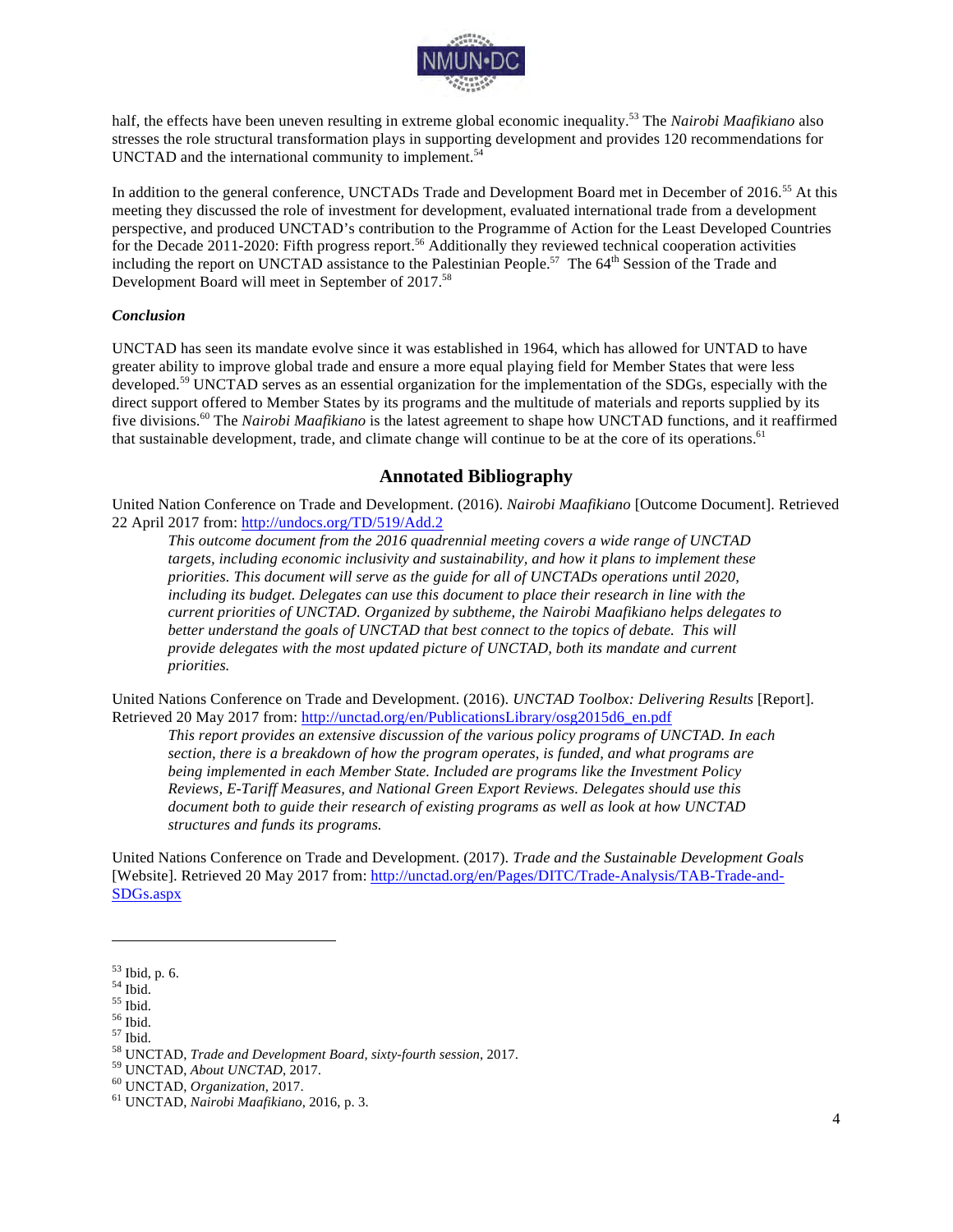

*This website explains how the SDGs connect to the work of UNCTAD. It explains how UNCTAD works to address the SDGs, including providing technical assistance. Delegates will also find an extensive list of documents on the topic of sustainable development, including some national programs. Additionally, this includes links to the various meetings recently held by UNCTAD and its subsidiaries.* 

United Nation Conference on Trade and Development. (2016). *Trade and Development Board, sixty-third session: Key Issues* [Website]. Retrieved 21 May 2017 from: http://unctad.org/en/pages/MeetingDetails.aspx?meetingid=967

*This website contains all information related to the December 2016 session of the Trade and Development Board. In addition to a list of the key issues of that session, it also provides the agenda of the session and the documents produced. Delegates will find this website useful in developing an understanding of the full body of UNCTAD's work outside of the quaternary sessions.* 

United Nations, General Assembly, Nineteenth Session. (1964). *Establishment of the United Nations Conference on Trade and Development as an Organ of the General Assembly (A/RES/1995(XIX))* [Resolution]. Retrieved 22 April 2017 from: http://undocs.org/a/res/1995(XiX)

*This is the founding resolution that established the United Nations Conference on Trade and Development as an intergovernmental organization. The resolution encompasses the original purpose, structure and goals of UNCTAD and also introduces the mandate of the institution. Delegates can refer to the resolution's original principles when formulating policies for current issues and challenges. Delegates should also stay aware of changes to the mandate of UNCTAD over the years.*

## **Bibliography**

United Nations Conference on Trade and Development. (n.d.). *Meetings* [Website]. Retrieved 21 July 2017 from: http://unctad.org/en/Pages/Meetings.aspx

United Nations Conference on Trade and Development. (2008). *Accra Accord and the Accra Declaration*. Retrieved 20 May 2017 from: http://unctad.org/en/Docs/iaos20082\_en.pdf

United Nations Conference on Trade and Development. (2012). *Report of the United Nations Conference on Trade and Development on its thirteenth session*. Retrieved 20 May 2017 from: http://undocs.org/TD/500/Add.1

United Nations Conference on Trade and Development. (2012). *UNCTAD mandate reaffirmed in Doha* [Press Release]. Retrieved 20 May 2017 from: http://unctad.org/en/Pages/newsdetails.aspx?OriginalVersionID=79&Sitemap\_x0020\_Taxonomy=UNCTAD%20Ho me

United Nations Conference on Trade and Development. (2015). *UNCTAD annual Report, 2015 Delivering on a Sustainable Agenda*. Retrieved 22 April 2017 from: http://unctad.org/en/PublicationsLibrary/dom2016d1ipub\_en.pdf

United Nations Conference on Trade and Development. (2015, December 23). *UNCTAD receives a new consumer protection mandate from the General Assembly* [Press Release]. Retrieved 22 June 2017 from: http://unctad.org/en/pages/newsdetails.aspx?OriginalVersionID=1164

United Nations Conference on Trade and Development. (2016). The *Least Developed Countries Report 2016*. Retrieved 22 April 2017 from: http://unctad.org/en/PublicationsLibrary/ldc2016\_en.pdf

United Nation Conference on Trade and Development. (2016). *Nairobi Azimio* [Outcome Document]. Retrieved 21 May 2017 from: http://undocs.org/TD/519/Add.1

United Nation Conference on Trade and Development. (2016). *Nairobi Maafikiano* [Outcome Document]. Retrieved 22 April 2017 from: http://undocs.org/TD/519/Add.2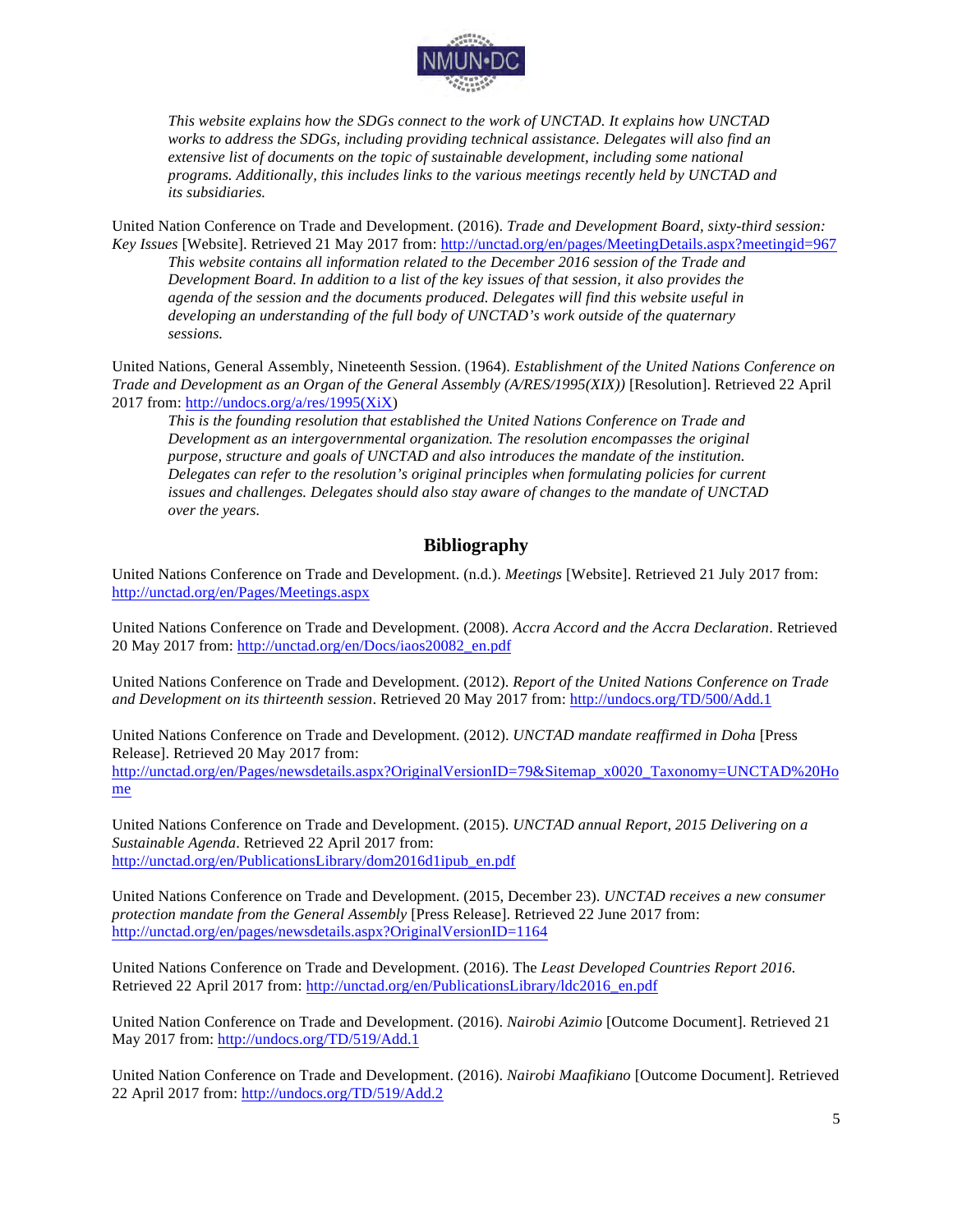

United Nations Conference on Trade and Development. (2016, July 22). *Negotiators at UNCTAD14 reach consensus, strengthen UNCTAD work programme* [Press Release]. Retrieved 20 May 2017 from: http://unctad.org/en/pages/newsdetails.aspx?OriginalVersionID=1301

United Nations Conference on Trade and Development. (2016). *Provisional Agenda and annotations* [Resolution]. Retrieved 22 April 2017 from: http://undocs.org/TD/501

United Nation Conference on Trade and Development. (2016). *Trade and Development Board, sixty-third session: Key Issues* [Website]. Retrieved 21 May 2017 from: http://unctad.org/en/pages/MeetingDetails.aspx?meetingid=967

United Nations Conference on Trade and Development. (2016). *Trade and Development Report, 2016*. Retrieved 22 April 2017 from: http://unctad.org/en/PublicationsLibrary/tdr2016\_en.pdf

United Nations Conference on Trade and Development. (2016). *UNCTAD Toolbox: Delivering Results* [Report]. Retrieved 20 May 2017 from: http://unctad.org/en/PublicationsLibrary/osg2015d6\_en.pdf

United Nations Conference on Trade and Development. (2017). *About UNCTAD* [Website]. Retrieved 20 May 2017 from: http://unctad.org/en/Pages/aboutus.aspx#

United Nations Conference on Trade and Development. (2017). *Africa, Least Developed Countries and Special Programs* [Website]. Retrieved 22 June 2017 from: http://unctad.org/en/pages/ALDC/ALDC.aspx

United Nations Conference on Trade and Development. (2017). *eTrade for all: Unlocking the Potential of E-Commerce in Developing Countries* [Website]. Retrieved 22 June 2017 from: http://unctad.org/en/Pages/DTL/STI\_and\_ICTs/eTrade-for-All.aspx

United Nations Conference on Trade and Development. (2017). *Flagship Reports* [Website]. Retrieved 20 May 2017 from: http://unctad.org/en/Pages/Publications.aspx

United Nations Conference on Trade and Development. (2017). *Globalization, Interdependence and Development*  [Website]. Retrieved 22 June 2017 from: http://unctad.org/en/pages/GDS/GDS.aspx

United Nations Conference on Trade and Development. (2017). *History* [Website]. Retrieved 20 May 2017 from: http://unctad.org/en/Pages/About%20UNCTAD/A-Brief-History-of-UNCTAD.aspx

United Nations Conference on Trade and Development. (2017). *International Trade and Commodities* [Website]. Retrieved 22 June 2017 from: http://unctad.org/en/pages/DITC/DITC.aspx

United Nations Conference on Trade and Development. (2017). *Investment and Enterprise* [Website]. Retrieved 22 June 2017 from: http://unctad.org/en/pages/DIAE/DIAE.aspx

United Nations Conference on Trade and Development. (2017). *Membership of UNCTAD and of the Trade and Development Board* [Website]. Retrieved 20 May 2017 from: http://unctad.org/en/Pages/About%20UNCTAD/UNCTADs-Membership.aspx

United Nations Conference on Trade and Development. (2017). *Organization* [Website]. Retrieved 20 May 2017 from: http://unctad.org/en/pages/organization.aspx

United Nations Conference on Trade and Development. (2017). *Technology, Innovation and Trade Logistics*  [Website]. Retrieved 22 June 2017 from: http://unctad.org/en/Pages/DTL/Technology,-Innovation-and-Trade-Logistics.aspx

United Nation Conference on Trade and Development. (2017). Trade and Development Board, sixty-fourth session [Website]. Retrieved 21 May 2017 from: http://unctad.org/en/pages/MeetingDetails.aspx?meetingid=1278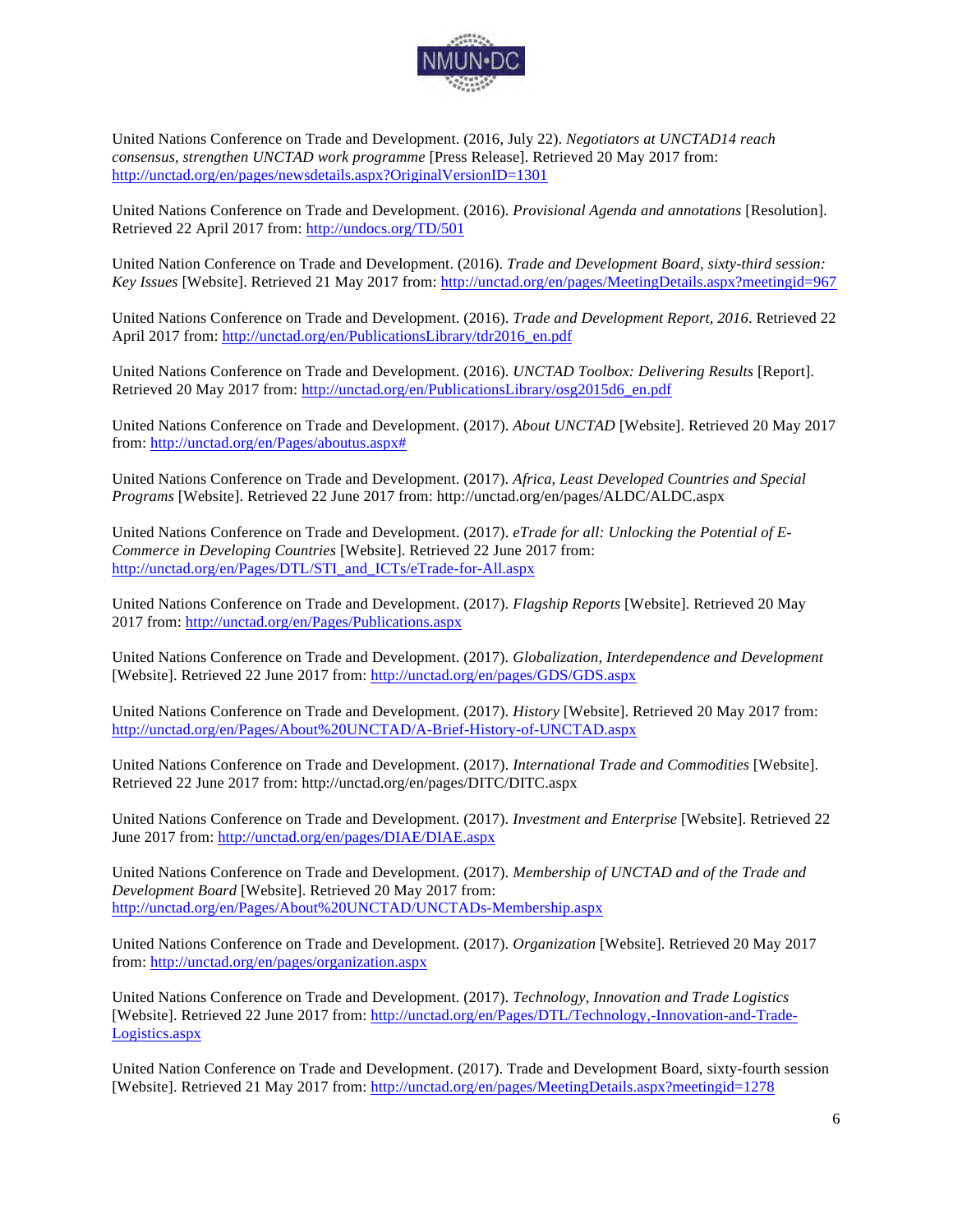

United Nations Conference on Trade and Development. (2017). *Trade and the Sustainable Development Goals* [Website]. Retrieved 20 May 2017 from: http://unctad.org/en/Pages/DITC/Trade-Analysis/TAB-Trade-and-SDGs.aspx

United Nations Conference on Trade and Development. (2017). *UNCTAD delivers on the Sustainable Development Goals* [Website]. Retrieved 22 April 2017 from: http://unctad.org/en/Pages/About%20UNCTAD/UNCTAD-andthe-Global-Goals.aspx

United Nations Conference on Trade and Development, Global Commodities Forum. (2017). *Breaking the Chains of Commodity Dependence* [Agenda]. Retrieved 22 June 2017 from: http://unctad.org/meetings/en/SessionalDocuments/GCF2016\_Overview\_EN.pdf

United Nations Conference on Trade and Development, World Development Forum. (2008, April 25). *UNCTAD XII Adopts Accra Declaration and Accord, Stresses Action on Climate Change* [Press Release]. Retrieved 20 May 2017 from: http://sdg.iisd.org/news/unctad-xii-adopts-accra-declaration-and-accord-stresses-action-on-climate-change/

United Nations Conference on Trade and Development, World Development Forum. (2016). *Outcome 2016* [Website]. Retrieved 20 May 2017 from: http://unctad-worldinvestmentforum.org/outcome-2016/

United Nations, General Assembly, Nineteenth Session. (1964). *Establishment of the United Nations Conference on Trade and Development as an Organ of the General Assembly (A/RES/1995(XIX))* [Resolution]. Retrieved 22 April 2017 from: http://undocs.org/a/res/1995(XiX)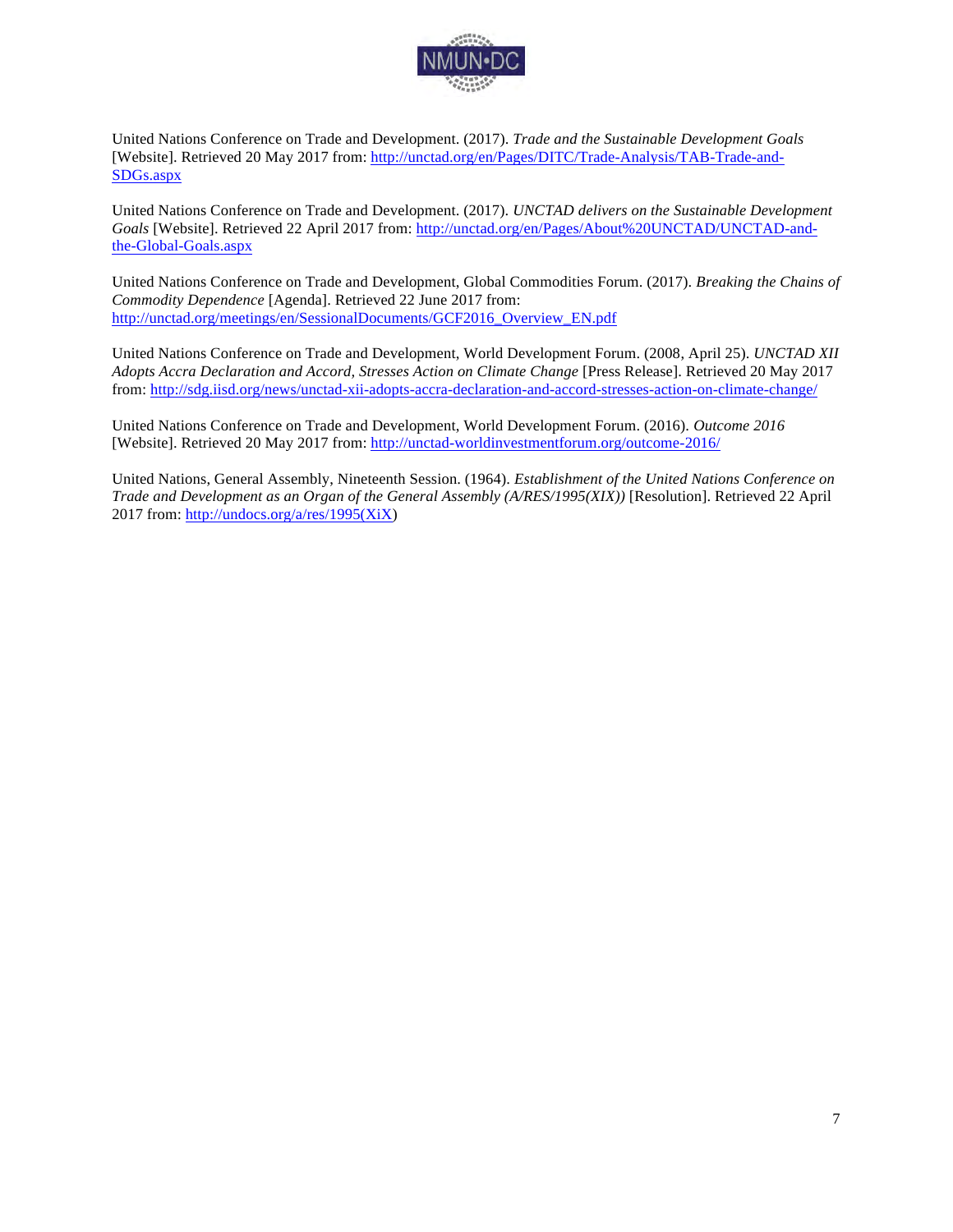

## **I. Minimizing the Negative Effects of Globalization**

*"We must ensure that the global market is embedded in broadly shared values and practices that reflect global social needs, and that all the world's people share the benefits of globalization."*<sup>62</sup>

#### *Introduction*

Since the adoption of the Sustainable Development Goals (SDGs), the United Nations (UN) has been forging the path to promote economically and socially equitable globalization.63 In October 2016, the Economic and Social Council (ECOSOC) reaffirmed the UN's desire to ensure that globalization leaves no one behind.<sup>64</sup> However, ensuring this may be difficult given the multi-dimensional and evolving nature of globalization, which is characterized by economic rules designed for the entire world to maximize profits and productivity; technological innovation and adaptability; the reduction of the welfare state and privatization of social services; emergence of trans-national organizations that control economic policy instruments; and the dissemination of common cultural values with the re-emergence of nationalism, conflicts, and social movements.<sup>65</sup> Currently, the international economic system is simultaneously witnessing growing anti-globalization sentiments by some advanced economies while emerging economies continue to push forward to harness globalization for sustainable development.<sup>66</sup>

The 2009 global economic crisis caused a significant amount of damage to the image of globalization due to the impact on the international banking system. $\frac{67}{12}$  Six years later, a lack of overall economic growth in the global north has left many uncertain about their futures and developing economies are now starting to be impacted.<sup>68</sup> At the release of the *2016 Trade and Development Report* (TDR16), UNCTAD Secretary-General Mukhisa Kituyi addressed the poor global economic climate and stated, "solutions [to the negative effects of globalization and the sluggish economy] require an ambitious rethink, not a tepid business-as-usual reaction."<sup>69</sup> UNCTAD is working to promote policies that are development-friendly, helping integrate developing economies into the global economy, and minimizing the costs of greater economic integration.<sup>70</sup> In a 2016 report, UNCTAD recognized that globalization has had many positive effects on helping decrease poverty and promote development.<sup>71</sup> In fact, the number of people living in extreme poverty has decreased by over one billion and the number of undernourished people has been cut in half since 1990.<sup>72</sup> However, as the world moves further towards global integration, several negative effects have manifested themselves due to these changes.<sup>73</sup> The social costs of globalization have increased due to issues such as the movement of skilled labor across borders, the ease in which corporations and individuals can avoid taxes, and the rise in income inequality.<sup>74</sup>

#### *International and Regional Framework*

In 2000, as Member States sought greater development and tried to adjust to the more frequent economic downturns, the UN adopted the Millennium Development Goals (MDGs) to spur economic growth and global cooperation.<sup>75</sup> As a supportive response to the MDGs, the UN Department for Economic and Social Affairs (UNDESA) held the first International Conference on Financing for Development (ICFD) in Monterey, Mexico in 2002.<sup>76</sup> Through multilateral efforts, the first ICFD created the landmark *Monterey Consensus* (2002), which highlighted that developing countries need to take more initiative in poverty reduction while developed countries need to increase

<sup>&</sup>lt;sup>62</sup> UN DPI, *Secretary-General Welcomes International Corporate Leaders to Global Compact Meeting, 2000.<br><sup>64</sup> UN CTAD, <i>Trade and Development Report,* 2016.<br><sup>64</sup> UN DPI, *Globalization must leave no one behind, senior UN*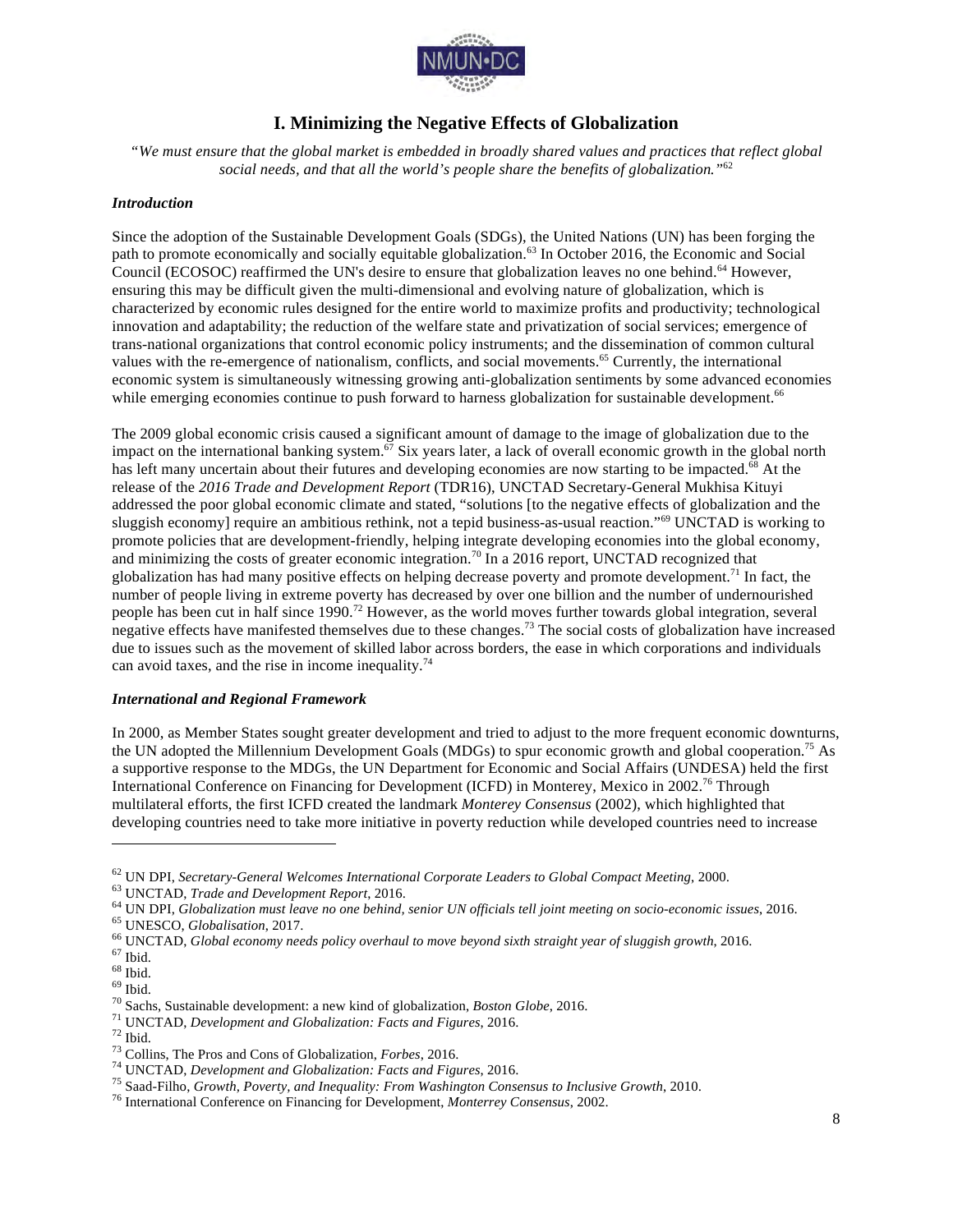

their official development assistance  $(ODA)$ .<sup>77</sup> Since 2002, three other financing conferences have been held, the most recent being in 2015 which resulted in the adoption of the *Addis Ababa Action Agenda* (AAAA) (2015).<sup>78</sup> The AAAA negotiations resulted in a framework for funding sustainable development and a package of 100 measurements to help the world achieve the SDGs.<sup>79</sup>

Along with the AAAA, the General Assembly has expressed that globalization should not be rejected, but harnessed and managed to promote sustainable development and human rights.<sup>80</sup> Particularly, the adoption of General Assembly resolution 70/211 illustrated that the international community does not view globalization as inherently negative, although the resolution did call for continued research into how the international community can mitigate the negative effects of economic interdependence.<sup>81</sup> In 2016, the General Assembly adopted resolution 71/197, "Globalization and its impacts on the full enjoyment of human rights," which pinpoints growth in inequality as a direct outcome of globalization and calls for the equitable involvement of developing countries and marginalized groups at international economic discussions.<sup>82</sup> Finally, the adoption of the *2030 Agenda for Sustainable Development* (2015) signaled that the international community is ready to work towards a new kind of globalization that moves towards equitable development while continuing economic integration.<sup>83</sup>

In 2016, UNCTAD held its 14<sup>th</sup> international conference in Nairobi, Kenya to address how organizations could better help achieve the SDGs through trade.<sup>84</sup> The outcome document, the *Nairobi Consensus* (2016), was heralded as an immense success in the promotion of investments for development and global partnerships for fair and equitable globalization.<sup>85</sup> The *Nairobi Consensus* is one of the UN's first agreements to illustrate how globalization and sustainable development are concepts that can build upon each other.<sup>86</sup> Within the document, UNCTAD and its multilateral partners provided concrete measures that can to be taken to achieve SDG 8, Decent Work and Economic growth; SDG 9, Industry, Innovation and Infrastructure; and SDG 17, Partnerships for the Goals.<sup>87</sup>

#### *Role of the International System*

The IMF, the World Bank, and the World Trade Organization (WTO) are the foremost proponents of globalization and its promise to help developing economies.<sup>88</sup> Since the 1980s, these organizations operated under a "Washington Consensus" to guide economic policy.<sup>89</sup> The Washington Consensus refers to a set of 10 economic policy principles that include fiscal discipline, deregulation, trade liberalization, privatization of public goods, and increases in foreign direct investment.90 This set of principles catalyzed globalization by connecting developing economies to international markets, multinational corporations, and official development assistance (ODA).<sup>91</sup> However, by the 2000s, the Washington Consensus and unregulated globalization came under scrutiny.<sup>92</sup> Global financial crises left commodity dependent developing countries in a fragile state without tools to adjust fiscal or monetary policy.<sup>93</sup>

<sup>77</sup> International Conference on Financing for Development, *Follow-up International Conference on Financing for Development* 

to Review the Implementation of the Monterrey Consensus, 2008.<br><sup>78</sup> International Conference on Financing for Development, *Addis Ababa Action Agenda*, 2015.<br><sup>79</sup> Ibid.<br><sup>80</sup> UN General Assembly, *Role of the United nation* 

<sup>&</sup>lt;sup>81</sup> UN General Assembly, *Globalization and its impacts on the full enjoyment of human rights (A/RES/71/197)*, 2016.<br><sup>82</sup> UN General Assembly, *Globalization and its impacts on the full enjoyment of human rights (A/RES/71*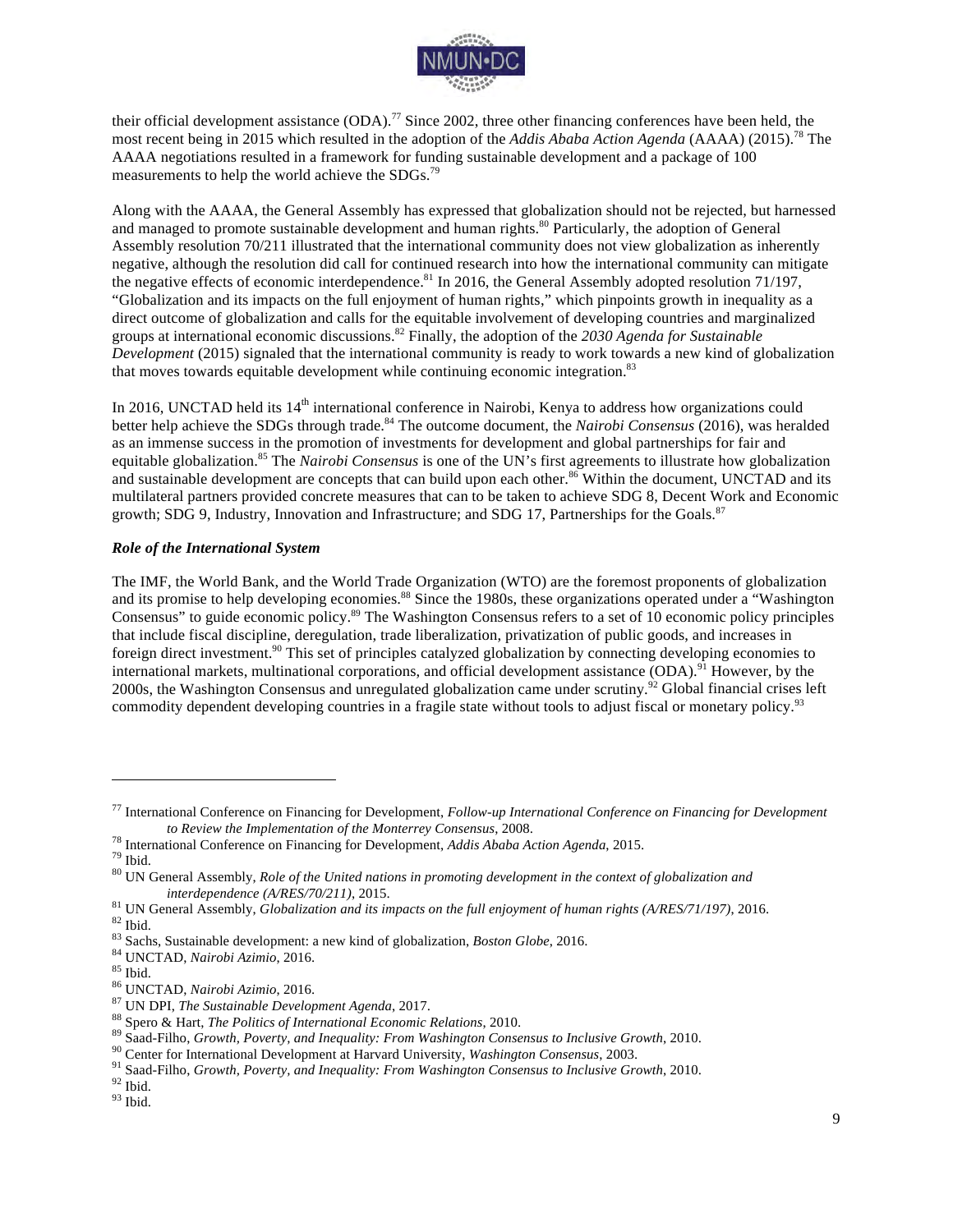

While globalization was not completely rejected in the early 2000s, the international community was forced to quickly adjust its free market approach to incorporate socio-economic and political issues that affect development.<sup>94</sup> In October 2016, a joint session of ECOSOC and the UN General Assembly Second Committee reaffirmed the UN's belief that globalization can be and is a benefit to the global community.<sup>95</sup> The joint session highlighted that the UN's work to promote globalization and minimize its negative effects has never been more important.<sup>96</sup> Furthering its role in supporting developing economies and their access to free trade, UNCTAD has pioneered various initiatives that are helping developing communities enter and navigate the global economy.<sup>97</sup> Specifically, UNCTAD's programs are training employees at ports and borders, providing technical policy support for governments and organizations, and helping entrepreneurs gain access to new technology.98 The International Labour Organization (ILO) has similar initiatives and works to promote economic and social policies for the rights of laborers, produce publications on international labor issues, and provide technical assistance to Member States and corporations.99 Additionally, ILO publications have directly linked globalization to decreased wages for workers and have called for the use of sustainable wages across the globe.<sup>100</sup>

Outside of the UN system, regional and non-governmental organizations (NGOs) have also played a part in expanding the positive and mitigating the negative effects of globalization.<sup>101</sup> Despite individual members pushing back, the EU has continued to advance the positive effects of regional economic integration, including by using its trade policies to support socially responsible industries.<sup>102</sup> Additionally, the Asia-Pacific Economic Cooperation (APEC) has stood behind the importance of the proposed Trans Pacific Partnership (TPP) since its infancy in 2011.<sup>103</sup> The TPP sets out ambitious policies to knock down trade barriers and promote the market diversification of developing economies in the Pacific rim.<sup>104</sup> Currently, blocs like the EU and APEC are moving forward with trade agreements and negotiations despite the recent rejection of globalization by some of the largest economies in these groups.<sup>105</sup> NGOs are also involved in minimizing the negative impacts of globalization. One of the most notable NGO working in this field is the World Fair Trade Organization (WFTO), based in the Netherlands.<sup>106</sup> The WFTO works with both the public and private sector to promote developing economies and help small businesses, particularly those in developing economies, sell their products in global markets.<sup>107</sup> WFTO certified projects are labeled with stickers that let consumers know the product supports sustainable development and living wages.<sup>108</sup>

#### *Environmental Costs*

Through globalization industries have experienced overall increases in demands for their goods due to lower prices and a much greater number of people living out of poverty.<sup>109</sup> High levels of consumption have led to increased exploitation of Earth's natural resources and degradation of ecosystems.<sup>110</sup> According to the UNCTAD *Review of Maritime Transport 2016*, the use of maritime trade has hit a historic high with 10 billion tons of goods being transported on sea routes in  $2015$ .<sup>111</sup> Additionally, the ocean-based economy is relied on by 3 billion people as a

<sup>&</sup>lt;sup>94</sup> Ibid.<br><sup>95</sup> ECOSOC, *Joint meeting of ECOSOC and the Second Committee- "The changing political economy of globalization:* 

Multilateral institutions and the 2030 Agenda", 2016.<br><sup>96</sup> Ibid.<br><sup>97</sup> UNCTAD, *Trading into Sustainable Development: Trade, Market Access, and Sustainable Development, 2016.<br><sup>98</sup> Ibid.<br><sup>99</sup> UDCA<i>bout the ILO*, 2017.<br><sup>109</sup>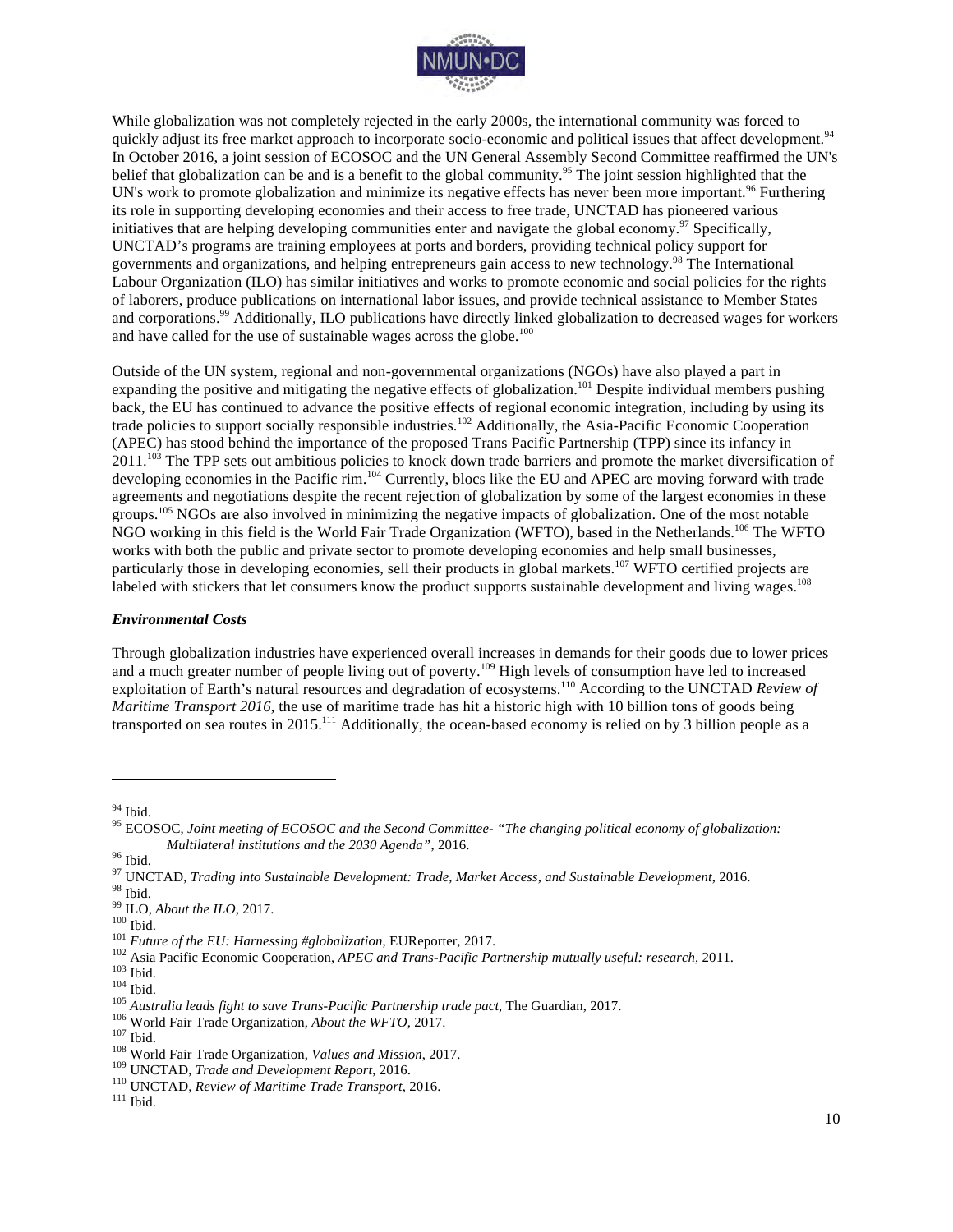

source of livelihood and is valued at \$3-6 trillion.<sup>112</sup> However, this demand on oceans has caused increased pollution and degradation to fragile ecosystems.<sup>113</sup> The UN Environment Programme (UNEP) has started to address the impacts of global shipping on coastal regions through in-depth research of some of the world's busiest ports and collaborative action plans with local harbor authorities.<sup>114</sup> At the Port of Tema, Ghana, UNEP has found that nearly 81% of pollution particles with 25 nautical miles of the port are a result of the shipping industry.<sup>115</sup> The Port of Tema is only one example that has been replicated across the globe, and with coastal economies and biodiversity witnessing the greatest impacts, UNEP has reaffirmed its mission to work with global harbor authorities.<sup>116</sup>

Oceans are currently one of the most relied upon resources for transporting goods and one of the world's staple proteins: fish.<sup>117</sup> According to the Food and Agriculture Organization (FAO), 31.4% of fish stocks are being overfished, 10.5% are underfished, and 58.1% are currently fully fished.<sup>118</sup> Further, the FAO contends that global consumption of fish will continue to increase at a rapid pace, and will hit 9-10 billion tons by 2050.<sup>119</sup> SDG 14 brought attention to the delicate ocean ecosystem and the negative impacts globalization has had on the ocean environment.<sup>120</sup> In June 2017, the UN's Ocean Conference adopted *Our ocean, our future: Call for Action* to urge the international community to accelerate initiatives that address the degradation of ocean life.<sup>121</sup> During the Ocean Conference, UNCTAD held an event to discuss the potential of utilizing biotrade, the conservation of biodiversity through the fair and equitable utilization of genetic resources, to harness sustainable use of ocean ecosystems.<sup>122</sup> NGOs, including the Sustainable Fisheries Partnership (SFP), are also combatting the problem of overfishing.<sup>123</sup> SFP has been working to reshape corporate social responsibility by directly educating retailers, restaurants, and food distributors on the importance of sourcing fish sustainably.<sup>124</sup>

#### *Socio-Economic Costs*

Increasing globalization and export-led industrialization was expected to lead to an overall increase in wages, but wages in developing economies have increased the least.<sup>125</sup> According to the ILO, approximately half of the world's population still lives on \$2 or less a day.126 Through SDG 11, Reducing Inequalities, the UN recognized that income inequality is one of the most prevalent economic problems today.127 In 2016, Oxfam International released data on income inequality that illustrated that the wealthiest  $1\%$  now has more money combined than those below them.<sup>128</sup> Such a concentration of the world's wealth introduces new barriers in the global economy, with stagnant wages and the rising global cost of living being the most harmful.<sup>129</sup> To address this issue, UNCTAD has reaffirmed its commitment to corporate social responsibility, particularly in the realm of providing sustainable and equitable wages.<sup>130</sup>

In the TDR16, UNCTAD reiterated its position that minimum wage legislation and redistributive policies are necessary to development especially in the wake of the 2008 financial crisis.<sup>131</sup> According to the ILO, the 2008

<sup>&</sup>lt;sup>112</sup> UNCTAD, *Ocean Economy and Fisheries,* 2017.<br><sup>113</sup> FAO, *Sustainable Development Goal 14*, 2017.<br><sup>114</sup> UNEP, *Global Clean Ports, Port of Tema, Ghana,* 2016.<br><sup>115</sup> UNCTAD, *Review of Maritime Trade Transport,* 2016.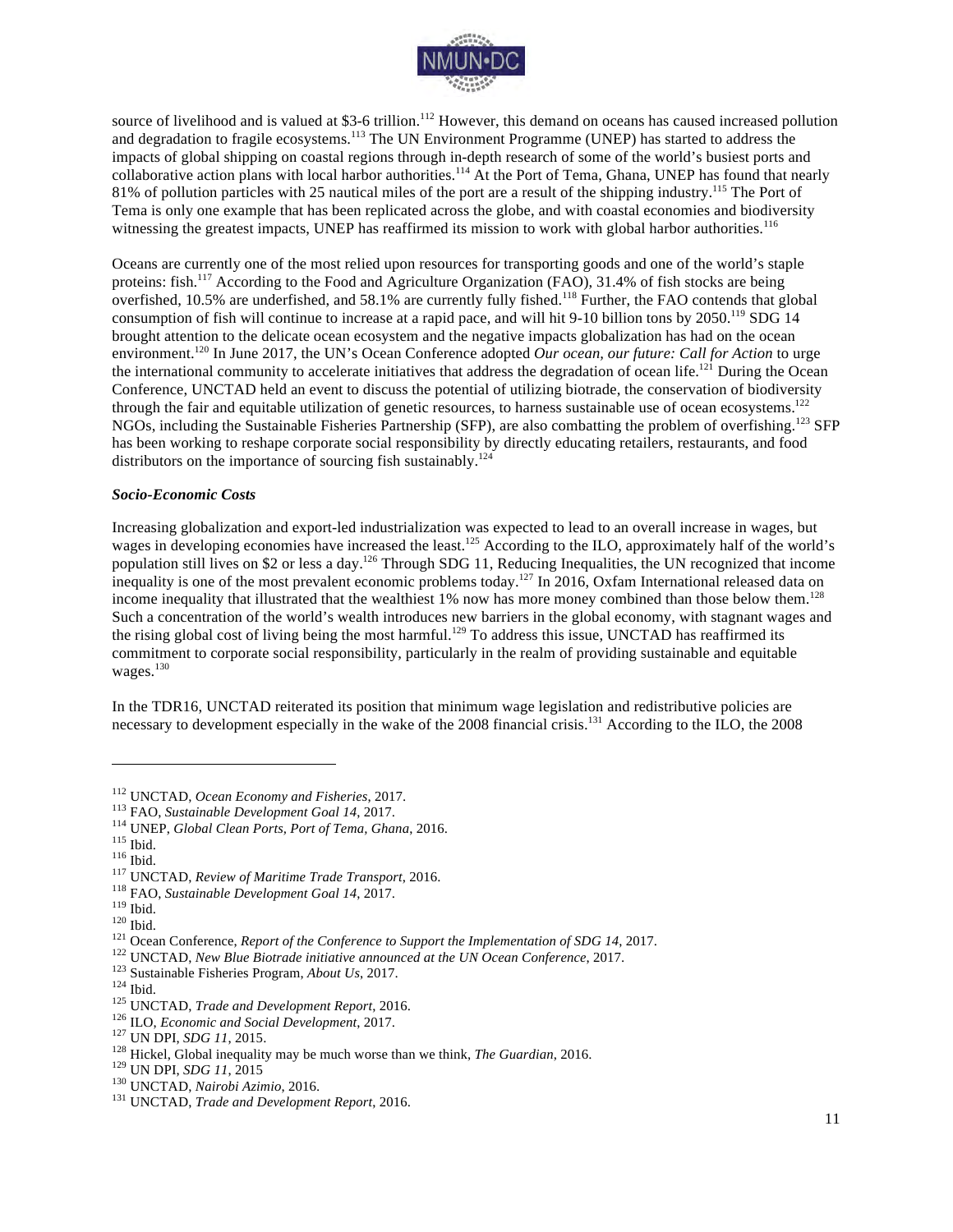

financial crisis uncovered the realities of income inequality across the globe.<sup>132</sup> However, since 2008, income inequality has increased within more developed Member States in comparison to the improving income distribution of emerging economies.133 While globalization is tied to both the negative and positive impacts on income distribution, the ILO and UNCTAD both support the use of redistribution legislation to ensure citizens are able to take part in the global economy.<sup>134</sup> Since 1986, the International Labor Rights Forum (ILRF) has been leading the fight to promote labor rights and keep corporations accountable for rights violations.135 The ILRF purports that a lack of appropriate minimum wage laws and government oversight of corporations has led to an overall abuse of labor rights.<sup>136</sup> To address this, the ILRF contends that the international community must adopt an official definition of the term "living wage" and recognize it as a human right.<sup>137</sup>

#### *Access to Global Markets*

Currently, business owners and traders in developing and transitioning economies face a myriad of structural challenges to enter global markets.<sup>138</sup> Over the last two decades, UNCTAD has built programs to better train citizens and government officials through its Train for Trade's (TFT) program, which includes the highly successful Port Management Programme.<sup>139</sup> According to the WTO, some 80% of international trade uses ports to transport goods.<sup>140</sup> UNCTAD recognized that due to constantly changing maritime regulations, developing economies were facing a roadblock in keeping port employees trained.<sup>141</sup> Corporations and Member States could not utilize ports and access global markets due to deficits in trained managers and laborers.142 Since its inception in 1996, the TFT has trained over 2,500 port managers around the world to meet maritime regulations and keep their employees trained on relevant procedures.<sup>143</sup> Another structural issue that UNCTAD has worked to address is inconsistent and costly customs processes, where corruption and lack of training have resulted in costly transactions at ports of entry for entrepreneurs and small enterprises, limiting their ability to benefit from globalization.<sup>144</sup> UNCTAD's Automated System for Customs Data (ASYCUDA) allows Member States to not only create more efficient processing times at border customs, but further allows Member States to increase customs revenues as more transparency creates less loopholes.<sup>145</sup> One of ASYCUDA's recent successes is in Afghanistan.<sup>146</sup> Since 2003, ASYCUDA has helped Afghan officials increase customs revenues by 2,000% and cut processing time from 18 hours to 1.5 hours.<sup>147</sup>

#### *Conclusion*

The negative effects globalization has had on the environment and socio-economic issues are only a few of the many issues the global community faces today.<sup>148</sup> Environmental degradation, specifically within the ocean ecosystem, is expected to increase unless Member States work cooperatively to promote sustainable initiatives.<sup>149</sup> Increases in labor wages is a more difficult problem to address, as the general lack of political will by Member States to promote better wages and corporate social responsibility has led to the stagnation of wages globally.<sup>150</sup> Globalization can promote development, but consequently the desire to develop has been historically sold as a series of environmental and socio-economic trade-offs.<sup>151</sup> It is UNCTAD's and the greater UN's goal to effectively manage globalization to

<sup>&</sup>lt;sup>132</sup> ILO, *Global wage growth stagnates, lags behind pre-crisis rates,* 2016.<br><sup>133</sup> Ibid.<br><sup>134</sup> Ibid.<br><sup>134</sup> Ibid.<br><sup>136</sup> International Labor Rights Forum, *History*, 2017.<br><sup>137</sup> Ibid.<br><sup>139</sup> Ibid.<br><sup>139</sup> Ibid.<br><sup>139</sup> UNCTAD,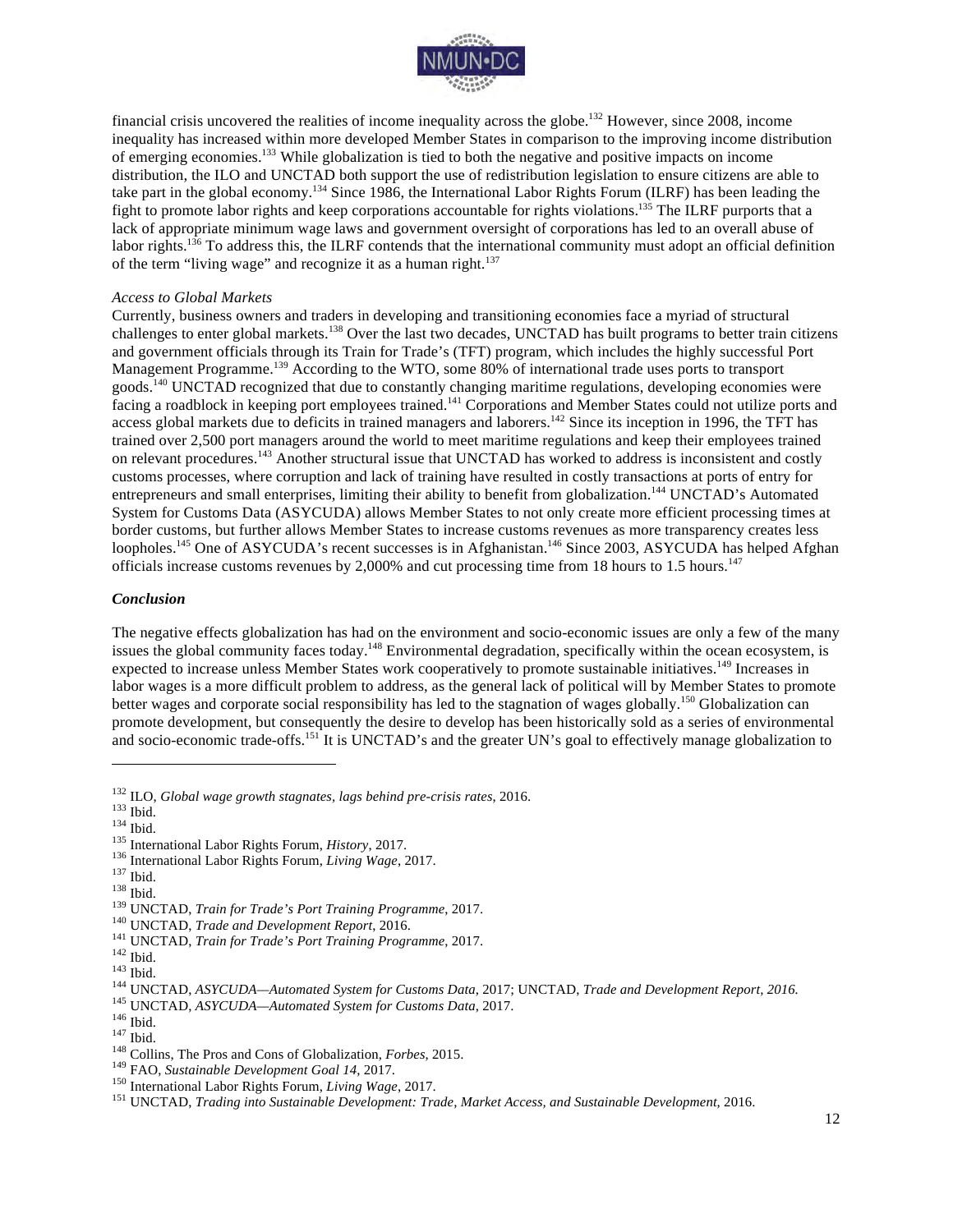

promote sustainable development while still ensuring that every Member State can decide its own economic future.<sup>152</sup>

## **Annotated Bibliography**

Collins, M. (2015, May 6). The Pros and Cons of Globalization. *Forbes*. Retrieved 20 May 2017 from: https://www.forbes.com/sites/mikecollins/2015/05/06/the-pros-and-cons-of-globalization/#ccce053ccce0

*This brief article about globalization is an invaluable resource for delegates. The article illustrates the ways in which globalization has had positive and negative impacts. Additionally, the author provides details to each point and discusses whether the claims are credible. Most importantly, delegates can find very useful information at the bottom of the article about what can be done to minimize the negative effects.* 

Saad-Filho, A. (2010). *Growth, Poverty, and Inequality: From Washington Consensus to Inclusive Growth* [Report]. United Nations, Department of Economic and Social Affairs. Retrieved 20 May 2017 from: http://www.un.org/esa/desa/papers/2010/wp100\_2010.pdf

*While this UN DESA report is seven years old, it is still incredibly relevant to the topic of globalization. It is imperative that delegates understand where the international trade and economic system has been and where analysts believe it is going. The Washington Consensus is part of the reason the global economy is witnessing an unprecedented rejection of globalization by some and a shift in thinking by others. It is imperative that delegates understand the history of globalization and how the UN envisions the global economy changing.* 

United Nations Conference on Trade and Development. (2016). *Nairobi Azimio* [Outcome Document]. Retrieved 23 April 2017 from: http://unctad.org/meetings/en/SessionalDocuments/td519add1\_en.pdf

*This document is UNCTAD's direct response to the Sustainable Development Agenda and describes how UNCTAD can help with the achievement of the goals. Particularly, it provides concrete measures for UNCTAD and the international community to take to help improve infrastructure, public-private partnerships, innovation, training and quality of work. Delegates should use this document as a guide to how UNCTAD is currently addressing the real development problems the world faces.* 

United Nations Conference on Trade and Development. (2016). *Trading into Sustainable Development: Trade, Market Access, and Sustainable Development* [Report]. Retrieved 23 April 2017 from: http://unctad.org/en/PublicationsLibrary/ditctab2015d3\_en.pdf

*This UNCTAD report is one of the most recent reports to be published by the organization. Since trade is one of the major components of globalization, it is important for delegates to be familiar with the most recent work of UNCTAD. This report connects UNCTAD to the Sustainable Development Goals and the ways in which the organization believes Member States and private enterprise can write trade policy and utilize trade to achieve the SDGs. It can be used to help delegates understand current trends in trade policy and the intricacies of the global market.* 

United Nations, General Assembly, Seventy-First Session. (2016). *Globalization and its impacts on the full enjoyment of human rights (A/RES/71/197)* [Resolution]. Adopted on the report of the Third Committee (A/71/484/Add.2). Retrieved 23 April 2017 from: http://www.undocs.org/A/RES/71/197

*This is one of the most recently adopted General Assembly resolutions about globalization. The discussion of human rights, trade, and globalization is commonly overlooked. The social costs outlined in the guide can also be considered globalizations negative effects on human rights. It is important for delegates to understand how the UN sees the connection between the two topics and where the UN sees room for improvement.* 

## **Bibliography**

Asia-Pacific Economic Cooperation. (2011, October 11). *APEC and Trans-Pacific Partnership mutually useful: research*. Retrieved 21 May 2017 from: http://www.apec.org/Press/News-Releases/2011/1025\_TPP.aspx

<sup>152</sup> Ibid.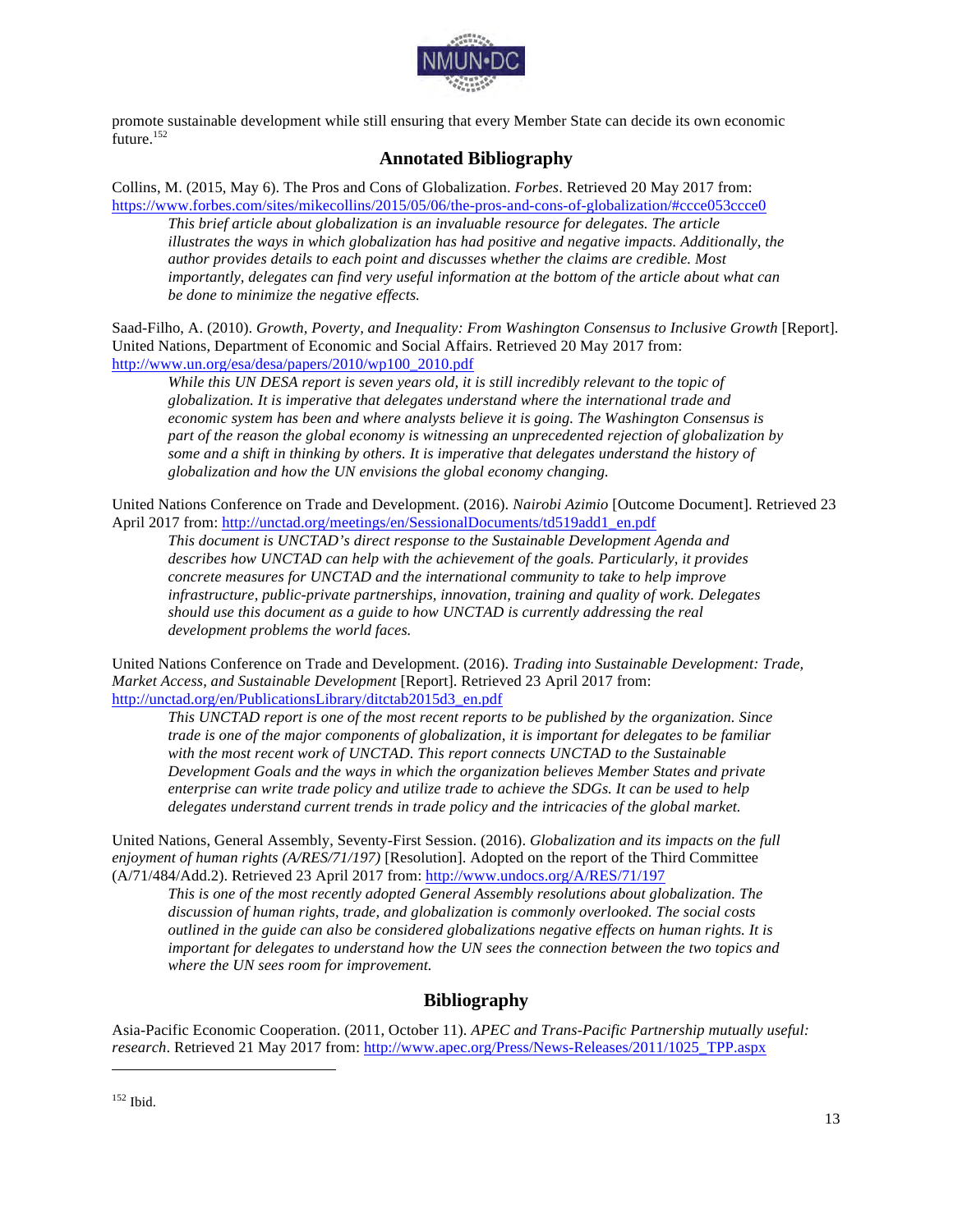

*Australia leads fight to save Trans-Pacific Partnership trade pact*. (2017, May 21). The Guardian. Retrieved 22 May 2017 from: https://www.theguardian.com/business/2017/may/21/australia-leads-fight-to-save-trans-pacificpartnership-trade-pact

Center for International Development at Harvard University. (2003). *Washington Consensus*. Retrieved 11 June 2017 from: http://www.cid.harvard.edu/cidtrade/issues/washington.html

Collins, M. (2015, May 6). The Pros and Cons of Globalization. *Forbes*. Retrieved 20 May 2017 from: https://www.forbes.com/sites/mikecollins/2015/05/06/the-pros-and-cons-of-globalization/#ccce053ccce0

Food and Agriculture Organization. (2017). *Sustainable Development Goal 14* [Website]. Retrieved 17 June 2017 from: http://www.fao.org/sustainable-development-goals/goals/goal-14/en/

*Future of the EU: Harnessing #globalization*. (2017, May 9). Eureporter. Retrieved 11 May 2017 from: https://www.eureporter.co/frontpage/2017/05/09/future-of-the-eu-harnessing-globalization

Hickel, J. (2016, April 8). Global inequality may be much worse than we think. *The Guardian*. Retrieved 21 May 2017 from: https://www.theguardian.com/global-development-professionals-network/2016/apr/08/global-inequalitymay-be-much-worse-than-we-think

International Labor Organization. (2014). *Global wage growth stagnates, lags behind pre-crisis rates* [Website]. Retrieved 06 July 2017 from: http://www.ilo.org/global/about-the-ilo/newsroom/news/WCMS\_324645/lang-en/index.htm

International Labour Organization. (2017). *A Coalition for Equal Pay—The Challenge*. Retrieved 13 May 2017 from: http://www.ilo.org/wcmsp5/groups/public/---ed\_norm/-- declaration/documents/publication/wcms\_546848.pdf

International Labour Organization. (2017). *About the ILO* [Website]. Retrieved 20 May 2017 from: http://www.ilo.org/global/about-the-ilo/lang--en/index.htm

International Labour Organization. (2017). *Economic and social development* [Website]. Retrieved 20 May 2017 from: http://www.ilo.org/global/topics/economic-and-social-development/lang--en/index.htm

International Labor Rights Forum. (2017). *History* [Website]. Retrieved 13 May 2017 from: http://www.laborrights.org/about/history

International Labor Rights Forum. (2017). *Living Wage* [Website]. Retrieved 13 May 2017 from: http://www.laborrights.org/issues/living-wage

Saad-Filho, A. (2010). *Growth, Poverty, and Inequality: From Washington Consensus to Inclusive Growth* [Report]. United Nations, Department of Economic and Social Affairs. Retrieved 20 May 2017 from: http://www.un.org/esa/desa/papers/2010/wp100\_2010.pdf

Sachs, J. (2016, July 19). Sustainable development: a new kind of globalization. *The Boston Globe*. Retrieved 20 May 2017 from: https://www.bostonglobe.com/opinion/2016/07/18/sustainable-development-new-kindglobalization/8n33gJUKfUVDyMUD3J5iJK/story.html

Spero, J., & J. Hart. (2010). *The Politics of International Economic Relations*. 7<sup>th</sup> Ed. Wadsworth Cengage Learning.

Sustainable Fisheries Partnership. (2017). *About Us* [Website]. Retrieved 17 June 2017 from: https://www.sustainablefish.org/About-Us/About-Us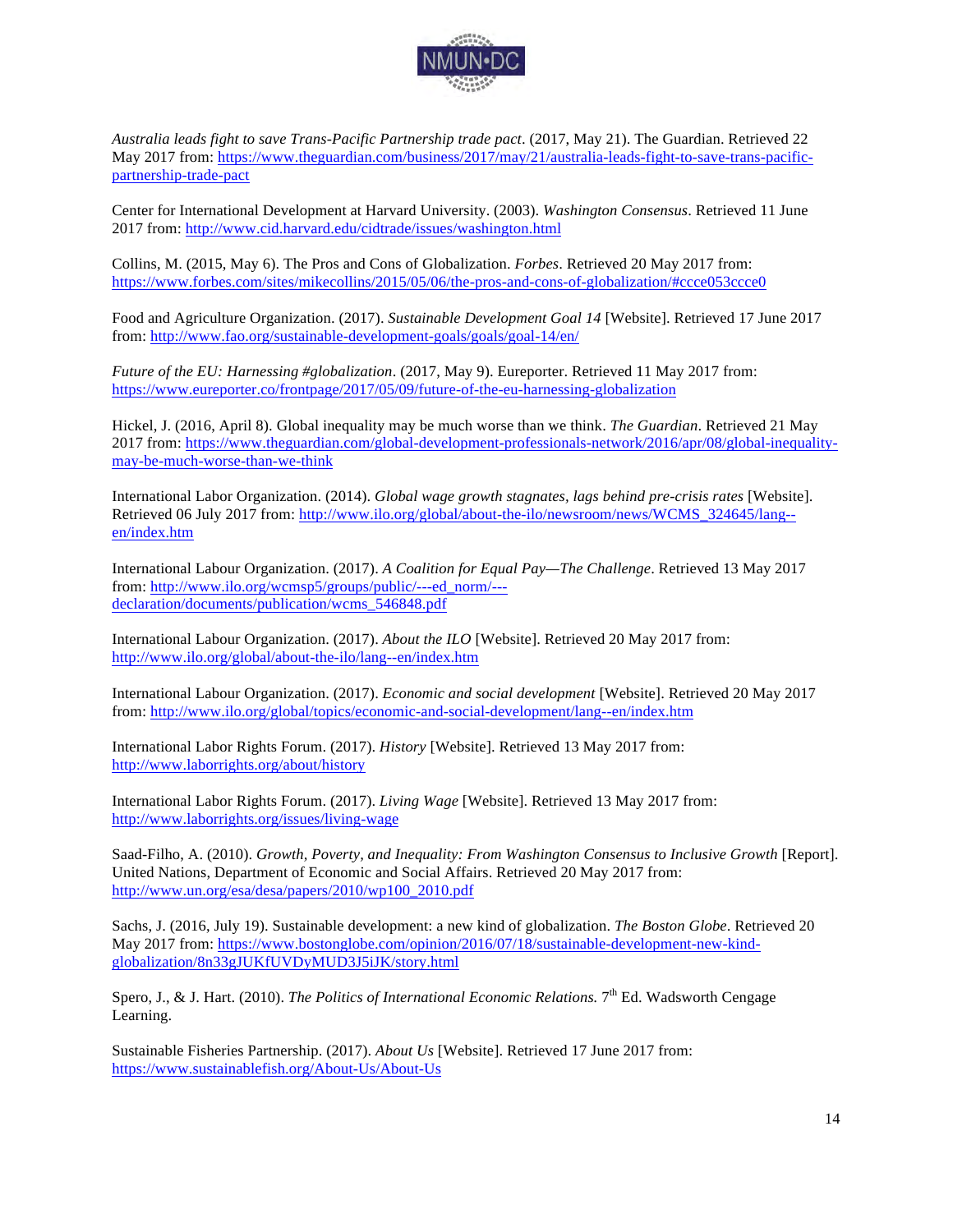

United Nations Conference on Trade and Development. (2016). *Development and Globalization: Facts and Figures*  [Report]. Retrieved 23 April 2017 from: http://stats.unctad.org/Dgff2016/DGFF2016.pdf

United Nations Conference on Trade and Development. (2016, September 21). *Global economy needs policy overhaul to move beyond sixth straight year of sluggish growth* [Press Release]. Retrieved 20 May 2017 from: http://unctad.org/en/pages/newsdetails.aspx?OriginalVersionID=1329&Sitemap\_x0020\_Taxonomy=UNCTAD%20 Home;#4;#Globalization and Development

United Nations Conference on Trade and Development. (2016). *Review of Maritime Transport* [Report]. Retrieved 17 June 2017 from: http://unctad.org/en/PublicationsLibrary/rmt2016\_en.pdf

United Nations Conference on Trade and Development. Fourteenth Session. (2016). *Nairobi Azimio* [Outcome Document]. Retrieved 13 May 2017 from: http://unctad.org/meetings/en/SessionalDocuments/td519add1\_en.pdf

United Nations Conference on Trade and Development. (2016). *Trade and Development Report*. Retrieved 13 May 2017 from: http://unctad.org/en/PublicationsLibrary/tdr2016\_en.pdf

United Nations Conference on Trade and Development. (2016). *Trading into Sustainable Development: Trade, Market Access, and Sustainable Development* [Report]. Retrieved 23 April 2017 from: http://unctad.org/en/pages/PublicationWebflyer.aspx?publicationid=1474

United Nations Conference on Trade and Development. (2017). *ASYCUDA—Automated System for Customs Data*  [Fact Sheet]. Retrieved 22 May 2017 from: http://unctad.org/en/PublicationChapters/osg2015d6\_S02\_P04.pdf

United Nations Conference on Trade and Development. (2017, June 12). *New Blue Biotrade initiative announced at the UN Ocean Conference* [Press Release]. Retrieved 16 June 2017 from: http://unctad.org/en/pages/newsdetails.aspx?OriginalVersionID=1502&Sitemap\_x0020\_Taxonomy=UNCTAD%20\_ Home;#2154;#UNCTAD and the Ocean Conference;#2079;#Oceans Economy - Fisheries;#1863;#BioTrade;#1637;#Trade, Environment and Development

United Nations Conference on Trade and Development. (2017). *Oceans Economy and Fisheries* [Website]. Retrieved 16 June 2017 from: http://unctad.org/en/Pages/DITC/Trade-and-Environment/Oceans-Economy.aspx?Ne=6,5

United Nations Conference on Trade and Development. (2017). *Train for Trade's Port Training Programme* [Fact Sheet]. Retrieved 22 May 2017 from: http://unctad.org/en/PublicationChapters/osg2015d6\_S04\_P06.pdf

United Nations Conference to Support the Implementation of Sustainable Development Goal 14. (2017). *About*  [Website]. Retrieved 17 June 2017 from: https://oceanconference.un.org/about

United Nations Conference to Support the Implementation of Sustainable Development Goal 14. (2017). *Report of the United Nations Conference to Support the Implementation of Sustainable Development Goal 14*. Retrieved 17 June 2017 from:

https://sustainabledevelopment.un.org/content/documents/15662FINAL\_15\_June\_2017\_Report\_Goal\_14.pdf

United Nations Economic and Social Council. (2016, October 7). *Joint meeting of ECOSOC and the Second Committee- "The changing political economy of globalization: Multilateral institutions and the 2030 Agenda"*  [Press Release]. Retrieved 11 June 2017 from: https://www.un.org/ecosoc/en/events/2016/joint-meeting-ecosoc-andsecond-committee-changing-political-economy-globalization

United Nations Educational, Scientific and Cultural Organization. (2017). *Facts and Figures on Marine Pollution*  [Website]. Retrieved 16 June 2017 from: http://www.unesco.org/new/en/natural-sciences/ioc-oceans/focus-areas/rio-20-ocean/blueprint-for-the-future-we-want/marine-pollution/facts-and-figures-on-marine-pollution/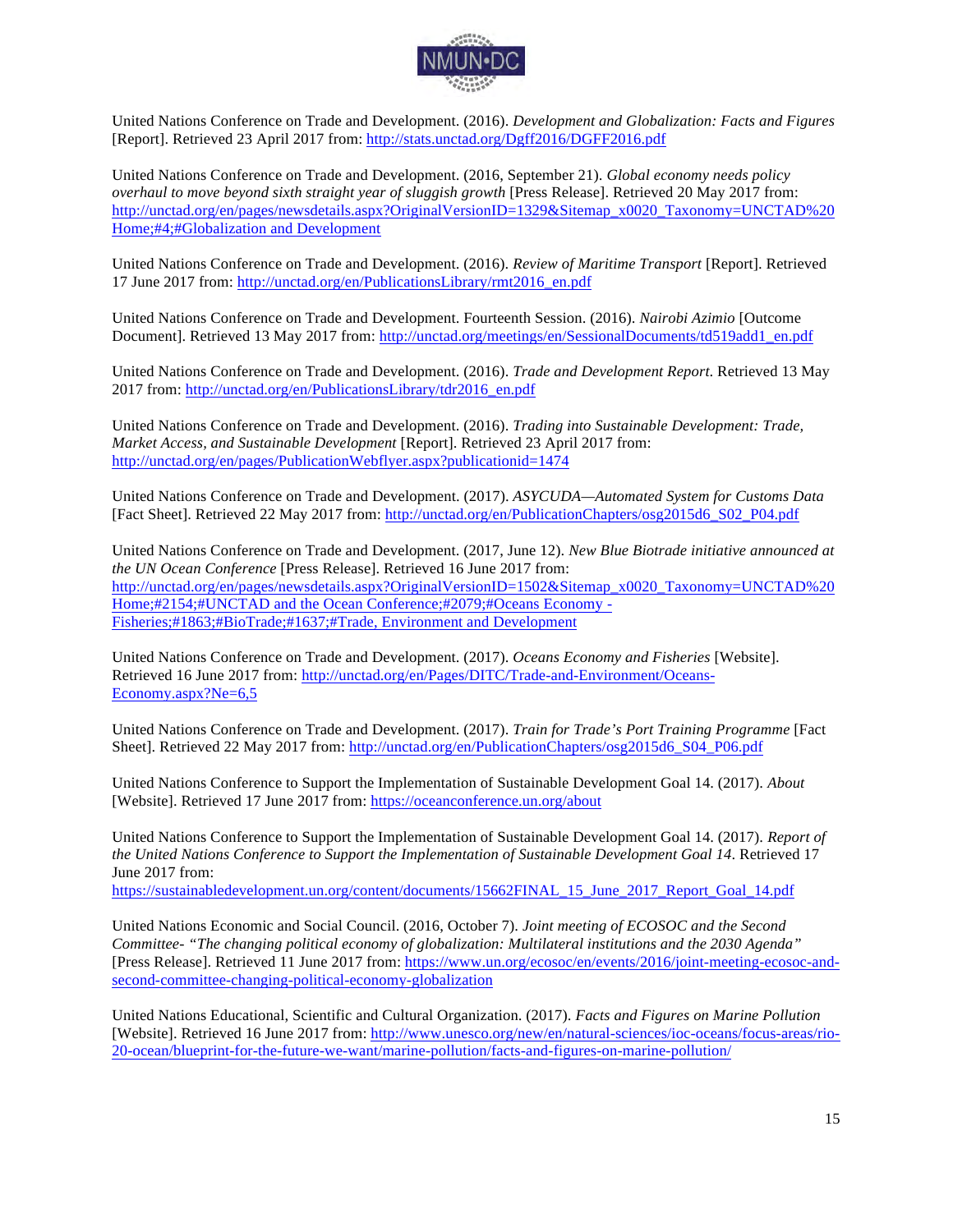

United Nations Educational, Scientific and Cultural Organization. (2017). *Globalisation* [Website]. Retrieved 11 June 2017 from: http://www.unesco.org/new/en/social-and-human-sciences/themes/internationalmigration/glossary/globalisation/

United Nations Environment Programme. (2017). *Global Clean Ports: Port of Tema, Ghana* [Website]. Retrieved 06 July 2017 from: http://www.unep.org/transport/ports/where-we-work/projects/port-tema-ghana

United Nations, Department of Economic and Social Affairs. (2017, April 12). *Advocating for the Sustainable Development Goals* [Press Release]. Retrieved 20 May 2017 from: https://www.un.org/development/desa/en/news/sustainable/advocating-for-the-sdgs.html United Nations, Department of Public Information. (2000, July 26). *Secretary-General Welcomes International Corporate Leaders to Global Compact Meeting* [Press Release]. Retrieved 20 May 2017 from: http://www.un.org/press/en/2000/20000726.sgsm7495.doc.html

United Nations, Department of Public Information. (2016, October 7). *Globalization must leave no one behind, senior UN officials tell joint meeting on socio-economic issues* [Press Release]. Retrieved 11 June 2017 from: http://www.un.org/apps/news/story.asp?NewsID=55243#.WUdDgWjyvgl

United Nations, Department of Public Information. (2017). *The Sustainable Development Agenda* [Website]. Retrieved 23 April 2017 from: http://www.un.org/sustainabledevelopment/development-agenda/

United Nations, Department of Public Information. (2017). *The Sustainable Development Agenda Goal 14* [Website]. Retrieved 23 May 2017 from: https://sustainabledevelopment.un.org/sdg14

United Nations Human Rights Council. (2011). *Human rights and transnational corporations and other business enterprises (A/HRC/RES/17/4)* [Resolution]. Retrieved 23 April 2017 from: http://www.undocs.org/A/HRC/RES/17/4

United Nations, General Assembly, Seventieth session. (2015). *Role of the United nations in promoting development in the context of globalization and interdependence (A/RES/70/211)* [Resolution]. Adopted on the report of the Second Committee (A/70/474/Add.1). Retrieved 23 April 2017 from: http://www.undocs.org/A/RES/70/211

United Nations, General Assembly, Seventy-First session. (2016). *Globalization and its impacts on the full enjoyment of human rights (A/RES/71/197)* [Resolution]. Adopted on the report of the Third Committee (A/71/484/Add.2). Retrieved 23 April 2017 from: http://www.undocs.org/A/RES/71/197

United Nations, International Conference on Financing for Development. (2015). *Addis Ababa Action Agenda*  [Outcome Document]. Retrieved 23 April 2017 from: http://www.un.org/esa/ffd/wpcontent/uploads/2015/08/AAAA\_Outcome.pdf

United Nations, International Conference on Financing for Development. (2002). *Monterrey Consensus* [Outcome Document]. Retrieved 20 May 2017 from: http://www.un.org/esa/ffd/monterrey/MonterreyConsensus.pdf

World Fair Trade Organization. (2017). *About the WFTO* [Website]. Retrieved 23 April 2017 from: http://www.wfto.com/about-us

World Fair Trade Organization. (2017). *WFTO Vision and Mission* [Website]. Retrieved 23 April 2017 from: http://www.wfto.com/about-us/vision-and-mission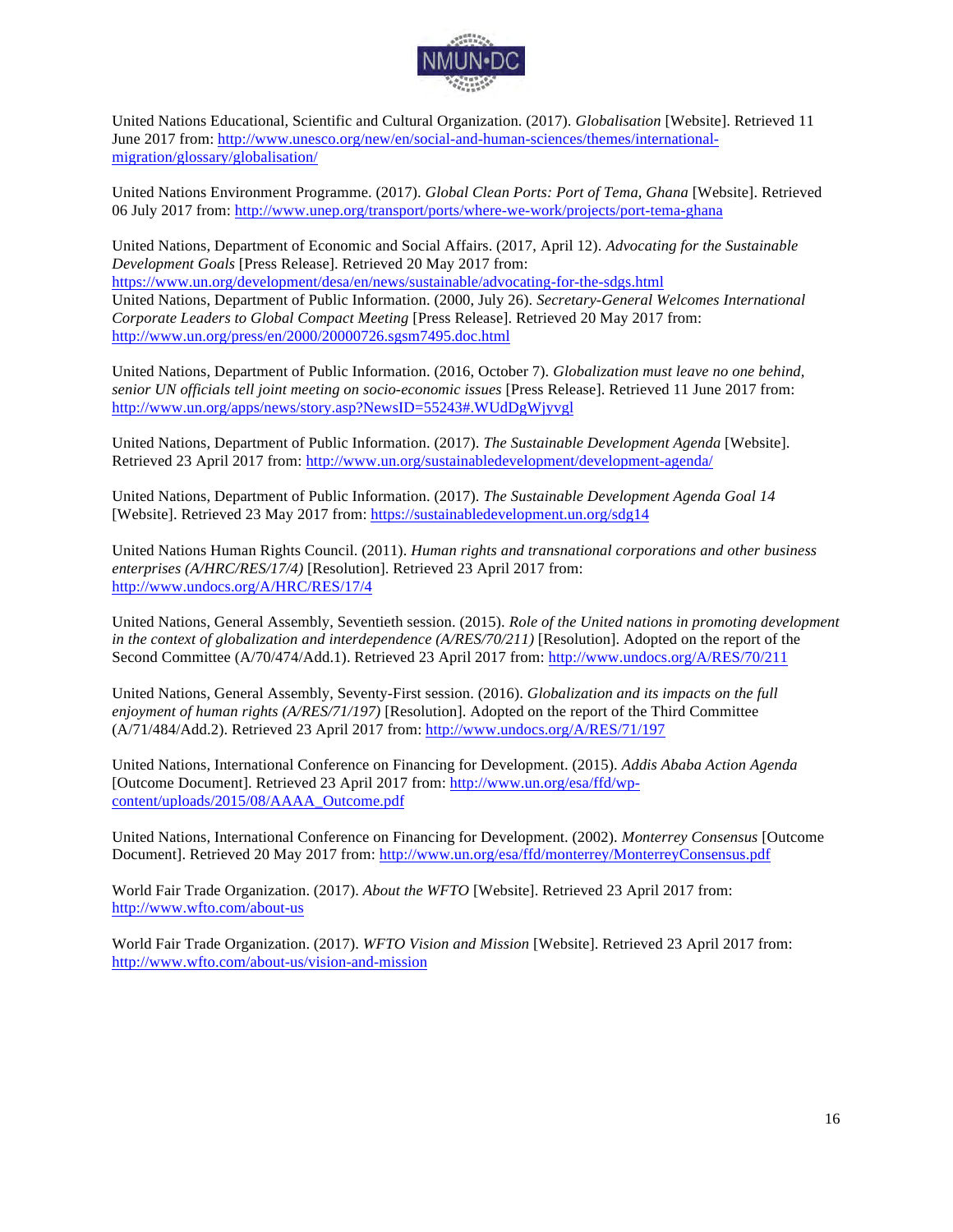

## **II. The Social Responsibility of Multinational Corporations**

*"The price of greatness is responsibility."*<sup>153</sup>

#### *Introduction*

Multinational corporations (MNCs) are important contributors to global trade and development, impacting host countries both economically and culturally.<sup>154</sup> As companies continue to expand internationally, there have been increased calls for MNCs to recognize their far-reaching environmental and socio-economic impacts, in order to mitigate their negative effects through ethical and sustainable business practices.<sup>155</sup> Responsible business practices can include mainstreaming sustainability in business models, reducing emissions, and ensuring labor rights are upheld. <sup>156</sup> The United Nations (UN) Department of Economic and Social Affairs (DESA) defines corporate social responsibility (CSR) as the role corporations and businesses play within the context of society, which should be examined to "maximize the positive societal outcomes of business activity."157 Broader aspects of CSR include the expectation of businesses and corporations to utilize an equitable and sustainable business model in their efforts to expand and increase their profits.<sup>1</sup>

With the advent of social media, branding has become a key component in maintaining a successful business strategy and consumer pressure has encouraged corporations' to increasingly focus on the environment and labor rights.159 While progress has been slow, some mainstream corporations have begun to take steps forward in upholding their CSR.<sup>160</sup> Nike has promoted the use of sustainable materials for their products; Ford Motor Company has worked to ensure their supply chains maintain and reduce their green-house gas (GHG) emissions; and Starbucks funds college opportunities for their employees and is working to ensure the use of sustainable farming in their supply chains.<sup>161</sup> These actions and trends have been seen as positives, but all CSR frameworks remain voluntary and success can only be achieved and maintained when businesses integrate these into their operations. 162

#### *International and Regional Framework*

Policy at the international level regarding sustainability really began with the adoption of *Agenda 21* at the 1992 UN Conference on Environment and Development.<sup>163</sup> It recognized that the eradication of poverty, illiteracy, hunger, and the promotion of economic growth were tied to environmental concerns and overall prosperity. <sup>164</sup> *Agenda 21* provides a sustainable framework for combating poverty, protecting and promoting human health, conserving biological diversity, strengthening the role of workers and trade unions, and promoting science for sustainable development.<sup>165</sup> Since its adoption 25 years ago, several resolutions have been adopted as key instruments in addressing the concerns laid out in *Agenda 21*. <sup>166</sup> The International Labour Organization's (ILO) 1998 *Declaration on Fundamental Principles and Rights at Work* similarly promoted sustainability in business, but focused on labor rights.167 Emphasis was placed on corporations mainstreaming worker's rights into core business models and developing reporting mechanisms to maintain transparency and track progress.<sup>168</sup>

<sup>153</sup> Churchill, *Speech by Winston Churchill on The Gift of a Common Tongue at Harvard University on 6 September 1943, in*  Boston, 1943.<br><sup>154</sup> Kogut, *Multinational Corporations*, 2001, p. 1.<br><sup>155</sup> Ebid.<br><sup>156</sup> Confino, Best practices in sustainability: Ford, Starbucks and more, *The Guardian*, 2014.<br><sup>157</sup> UN DESA, *Sustainable Development: Inn* 

<sup>2015.</sup> <sup>167</sup> UN Global Compact, *Guide to Corporate Sustainability*, 2014. <sup>168</sup> Ibid.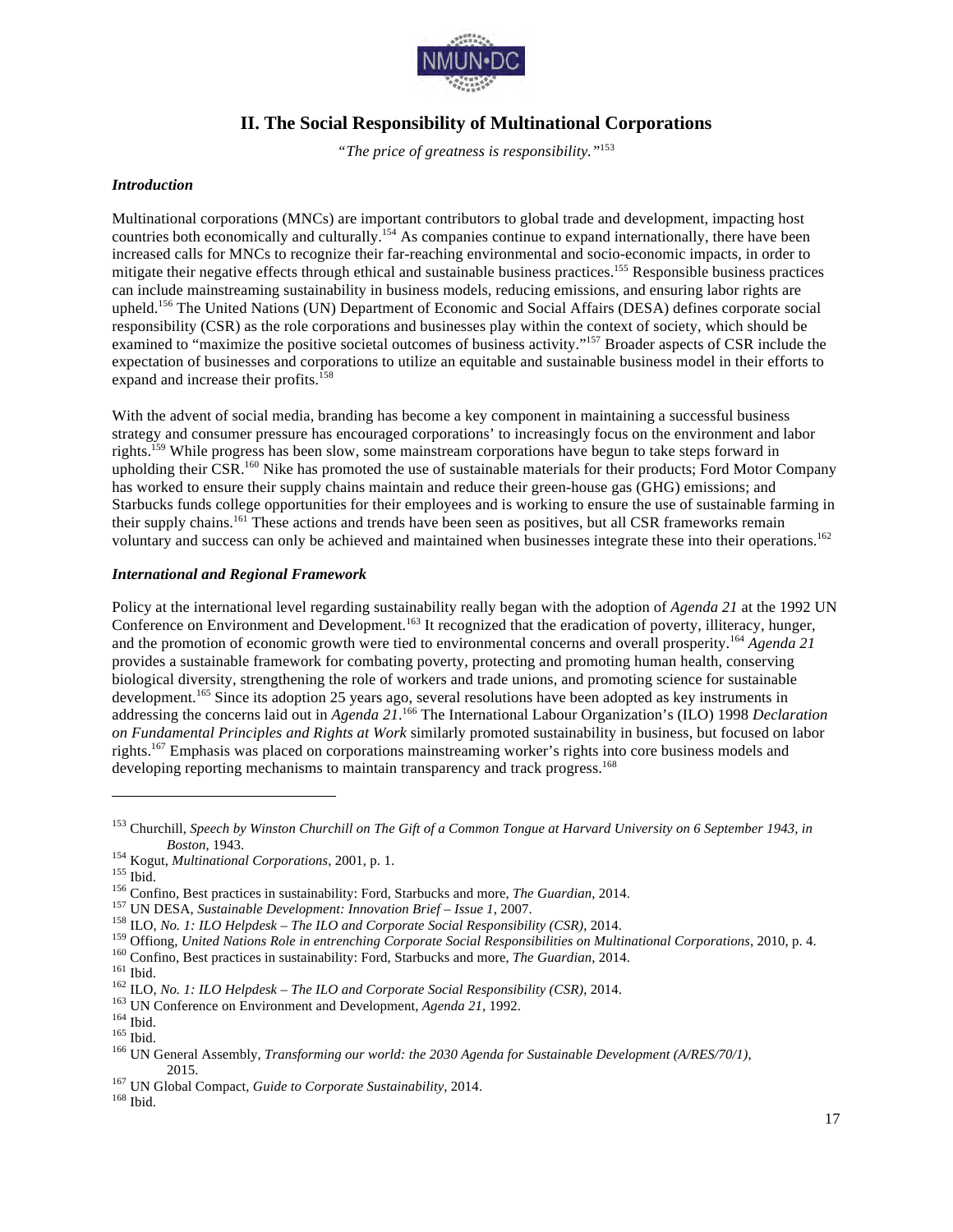

The adoption of the UN Global Compact in 2000 was the first international effort to develop a framework specifically addressing CSR.<sup>169</sup> The Global Compact provides guidelines for MNCs to mainstream CSR and includes ten principles that MNCs can voluntarily agree to adhere to. <sup>170</sup> The Ten Principles of the Global Compact were derived from principles within the *Universal Declaration of Human Rights* (1948), *Agenda 21,* and the *UN Convention against Corruption* (2003).<sup>171</sup> The Ten Principles encourage MNCs to apply a template that addresses humane working conditions, accountability, and codes of conduct for business operations.<sup>172</sup> The UN Global Compact has also worked towards addressing the changing landscape of business models, the pressing concerns of the Sustainable Development Goals (SDG), and its ten principles by providing a management model for businesses that includes environmental stewardship and CSR at its core.<sup>173</sup> The model focuses on the implementation of sustainable programs in business and integrating "the tenet of continuous improvement," recognizing that most companies are not fully sustainable and socially conscious when first created.<sup>174</sup>

Since the creation of the Global Compact, the General Assembly has adopted several resolutions related to CSR, including General Assembly resolution 62/11 regarding "global partnerships," which addresses the need for partnerships within the UN system and public-private partnerships (PPPs) between MNCs and state actors.<sup>175</sup> In mirroring past work, resolution 71/221 on "Entrepreneurship for sustainable development," highlighted how MNCs can solve challenges of sustainability through the inclusion of cooperatives and social enterprises as part of an effort to "alleviate poverty and catalyze social transformation."<sup>176</sup> In 2015, the General Assembly adopted the *2030 Agenda for Sustainable Development*, the most recent framework to build on *Agenda 21* and address CSR.177 It recognizes that the quick growth of MNCs necessitates better management of consumption and waste and that reaching the SDGs will require private sector involvement. <sup>178</sup> Both *Agenda 21* and the 2030 Agenda promote corporate sustainability and encourage businesses to function in a responsible manner that supports communities and upholds human rights. $179$ 

#### *Role of the International System*

UNCTAD has focused on issues of trade, technology, finance, sustainable development, and enterprise development since its inception and it remains an integral organization in discussions surrounding economic growth and CSR.<sup>180</sup> In March 2013, UNCTAD held a Global CSR Retreat in Geneva, which addressed key concerns pertaining to CSR.<sup>181</sup> The retreat included discussions on a wide variety of topics from the need to integrate the SDGs into business practices from the beginning of the supply chain to the private sector's role in public goods, including humanitarian aid and aid for poverty alleviation. <sup>182</sup> In 2008, UNCTAD adopted the *Accra Accord* and its role in addressing and setting international agendas on issues pertaining to CSR grew.<sup>183</sup> Following the adoption of the accord, UNCTAD has called for the continued analysis of voluntary CSR policies within enterprises and to continue its reporting of best practices in order to enhance and complement national policies.<sup>184</sup> A 2012 report by UNCTAD on addressing CSR in global value chains noted the need for measures to promote greater policy inclusion of CSR

<sup>&</sup>lt;sup>169</sup> Offiong, *United Nations Role in entrenching Corporate Social Responsibilities on Multinational Corporations, 2010, p. 4.<br><sup>170</sup> Ibid.<br><sup>171</sup> UN Global Compact, <i>The Ten Principles of the UN Global Compact*, 2017.<br><sup>17</sup>

<sup>2015.</sup> <sup>178</sup> Ibid. <sup>179</sup> UN Conference on Environment and Development, *Agenda 21*, 1992; UN General Assembly, *Transforming our world: the* 

<sup>2030</sup> Agenda for Sustainable Development (A/RES/70/1), 2015.<br><sup>180</sup> European Union, *The United Nations and the EU Trade Policy: the case of UNCTAD*, 2016.<br><sup>181</sup> UNCTAD, *Global CSR Retreat: Summary Report*, 2013, p. 3.<br><sup>18</sup>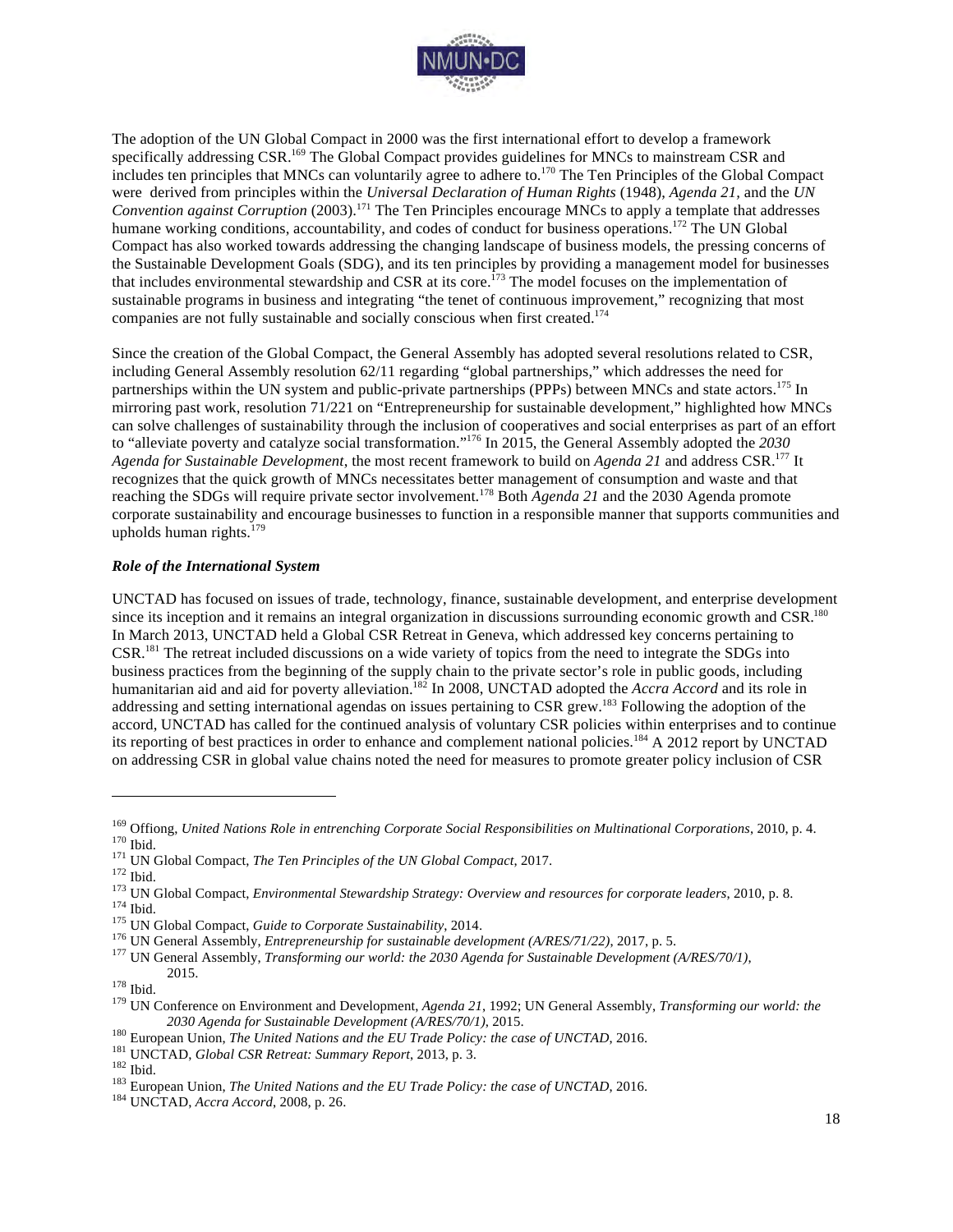

and references the need to "harmonize their CSR codes at the industry level and streamline application procedures" as part of policy growth. $185$ 

Publications from other agencies, such as the UN Environment Program (UNEP), the ILO, the UN Industrial Development Organization, the Human Rights Council (HRC), and the Economic and Social Council have recognized the importance of CSR and the reality that social progress requires action on the part of governments and businesses.<sup>186</sup> The Global Compact has synthesized many of these reports into guidelines for businesses that focus on five defining features, namely: principled business, strengthening society, leadership commitment, reporting progress, and local action.<sup>187</sup> As with many actions undertaken by the Global Compact, it provides this information to businesses in order to promote voluntary CSR implementation that appeals to businesses desire for integration in communities and long-term growth. 188

Regional groups, such as the Association of Southeast Asian Nations (ASEAN), have encouraged MNCs to focus on the achievement of SDGs in their implementation of CSR.<sup>189</sup> The ASEAN CSR Fellowship, which provides an opportunity for corporations and entities to convene together to focus on issues pertaining to responsible business practices, is an example of public-private cooperation in promoting CSR.<sup>190</sup> The most recent meeting of the ASEAN CSR Fellowship was on 3-8 July 2017 in Yangon, Myanmar.<sup>191</sup> Some of the issues discussed included current CSR trends, particularly issues related to "extractive mining, garment manufacturing, and tourism."<sup>192</sup> The European Union (EU) has recognized the significant impact CSR can have on an economy, believing that improvements in sustainability, competitiveness, and innovation can be accomplished if the private sector is encouraged to implement CSR policies.<sup>193</sup> This can be seen in the EU's Integrated Product Policy (IPP), a pilot program that seeks to track the environmental sustainability throughout a products life-cycle.<sup>194</sup> Other regional organizations such as the Organization of American States (OAS), have similarly recognized that for equitable growth to be realized in a community or region change within the industry for those working for MNCs is necessary.<sup>195</sup> This type of change can be seen in the OAS CSR Program, which works to enable small and medium-sized enterprises to promote dialogue focused on increasing information-sharing regarding successful CSR practices among corporations and enhancing responsible business practices highlighting sustainable capacity-building for local communities.<sup>196</sup>

#### *CSR and Environmental Sustainability*

Three of the Global Compact's ten principles are regarding corporate responsibility in protecting the environment and promoting environmentally friendly technologies.<sup>197</sup> The Principles mirror the SDGs in their focus on humanitarian and environmental concerns, but also take into account the motivations of the corporate world, including profit and long-term viability.<sup>198</sup> The Global Compact recognized that providing information to businesses regarding environmental concerns, especially when it is framed in a business perspective, can compel them to action.<sup>199</sup> As such, they created the Caring for Climate initiative in response.<sup>200</sup> The Caring for Climate initiative is one of the largest climate and business initiatives currently operating and it provides individualized frameworks for

<sup>185</sup> UNCTAD, *Corporate Social Responsibility in Global Value Chains: Evaluation and monitoring challenges for small and* 

medium sized suppliers in developing countries, 2012, p. 12.<br><sup>187</sup> ILO, *Tripartite Declaration of Principles concerning Multinational enterprises and Social Policy*, 2017, p. 1.<br><sup>187</sup> IUN Global Compact, *Guide to Corpora*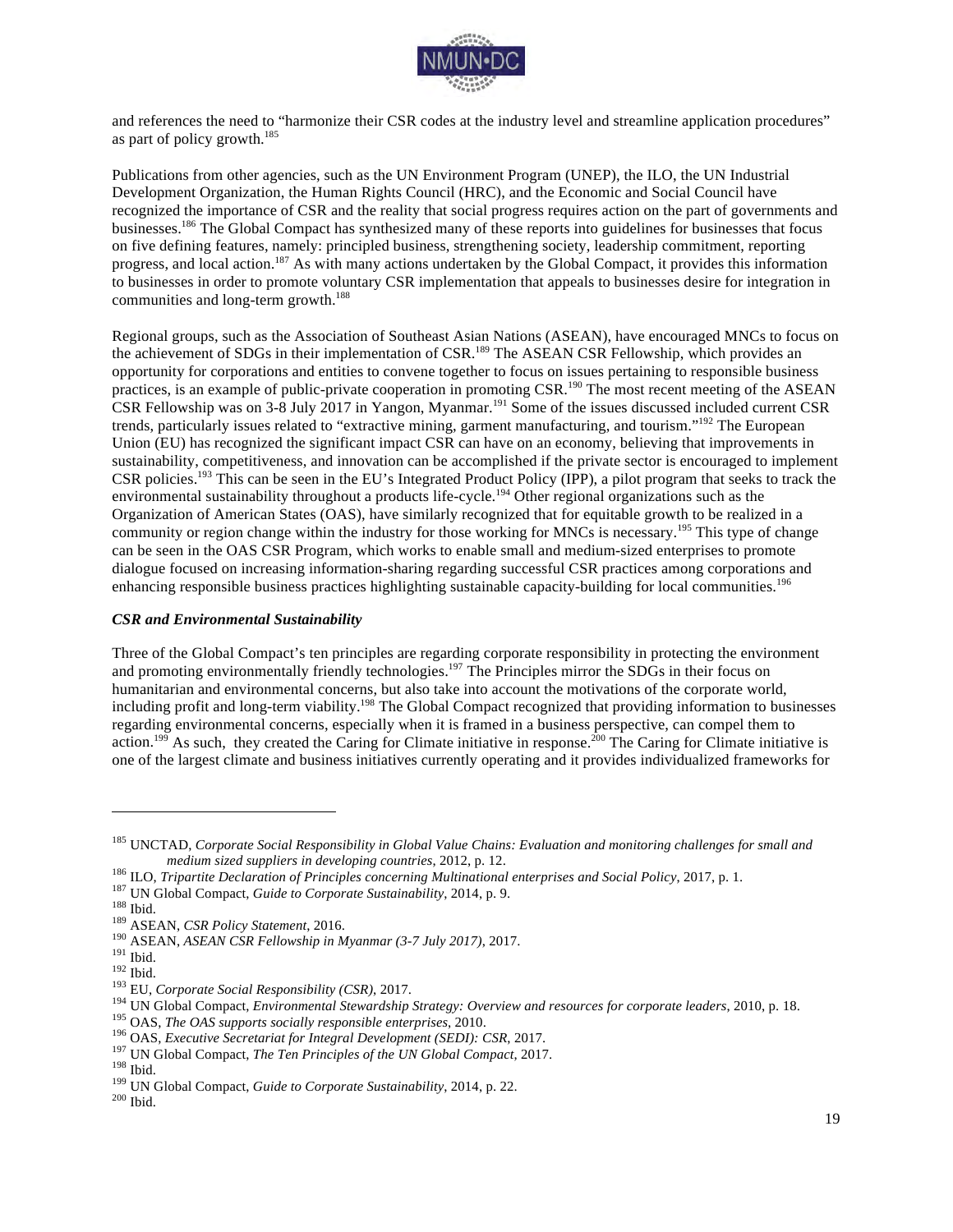

businesses to apply practical sustainable solutions based on their unique situations. <sup>201</sup> With support and facilitation from the Global Compact, UNEP, and the UN Framework Convention on Climate Change (UNFCCC), more than 60 Member States and over 400 companies having signed onto the Caring for Climate.<sup>202</sup> While this is indicative of progress, statements made by the Group of 7 (G7) Leader's Declaration in June 2015 recognized that responsible business conduct was a necessary priority and that voluntary adherence by corporations in reporting their CSR measures is still needed. 203

Some MNCs, such as Coca-Cola, PepsiCo, and General Mills, have recognized the significance of their reliance on natural resources and how supply chains can affect the environment.<sup>204</sup> They have acknowledged the concerns regarding climate change, biodiversity, and energy and have recognized their environmental responsibility in these areas.<sup>205</sup> In order to encourage companies to mainstream greater environmental strategies throughout their business models, the Global Compact also developed the Environmental Stewardship Strategy (ESS).<sup>206</sup> The ESS provides an 8-step process, as part of the Global Compact's Management Model, for MNCs to include policies that allow them to self-regulate, comply with environmental regulations, and cooperate with local government.<sup>207</sup> It was designed to provide a "holistic and comprehensive strategy" for companies to use as a template for assessing environmental risks with a focus on the effects there might be on water, food, and climate.208 An example of an MNC applying policy suggestions from the ESS was seen when Nokia in 2005 worked to establish greater sustainable business practices with its participation in the EU pilot program "IPP," which addressed the lifecycle impact of products on value chains. $209$ 

#### *CSR and Human Rights*

A 2011 report from the Office of the High Commissioner for Human Rights recognizes that in the course of business operations firms may ignore or be ignorant of human rights laws and that the state may have to require compliance and apply appropriate and effective corrective measures when human rights are violated by business entities.<sup>210</sup> The report, *Guiding Principles on Business and Human Rights: Implementing the United Nations "Protect, Respect and Remedy Framework"* focuses on three pillars: the priority of the state to protect workers from human rights abuses perpetuated by businesses as well as third parties, encouraging corporate respect of human rights, and prioritizing accessibility of remediation through judiciary and non-judiciary mechanisms for victims.<sup>211</sup> These guiding principles were reinforced and highlighted in the *Report of the Special Representative of the Secretary-General on the issue of human rights and transnational corporations and other business enterprises*. 212

As public awareness has increased regarding the responsibilities of MNCs with regards to humane working conditions and human rights, the international community has begun down the path of developing a comprehensive CSR strategy, especially around improving transparency regarding corporate compliance with human rights laws.<sup>213</sup> This can be seen in the adoption of resolution HRC 32/10 on "Business and human rights: improving accountability and access to remedy," which emphasizes the need for Member States to conduct reviews on the effectiveness and application of national human rights laws and the accountability and remedial solutions for anyone who is victimized by a corporation.<sup>214</sup> The HRC resolution recognized that Member States must work towards addressing

<sup>&</sup>lt;sup>201</sup> Ibid.<br><sup>202</sup> Ibid.<br><sup>202</sup> Ibid.<br><sup>203</sup> OECD, *Annual Report on the OECD Guidelines for Multinational Enterprises 2015*, 2015, p. 16.<br><sup>205</sup> Confino, Best practices in sustainability: Ford, Starbucks and more, *The Guard* 

United Nations "Protect, Respect and Remedy" Framework, 2011, p. 6.<br><sup>211</sup> Business & Human Rights Resource Centre, UN "Protect, Respect and Remedy" Framework and Guiding Principles, 2011.<br><sup>212</sup> UN HRC, Report of the Specia

<sup>&</sup>lt;sup>213</sup> UN HRC, *Business and human rights: improving accountability and access to remedy*, 2016.<br><sup>214</sup> Ibid.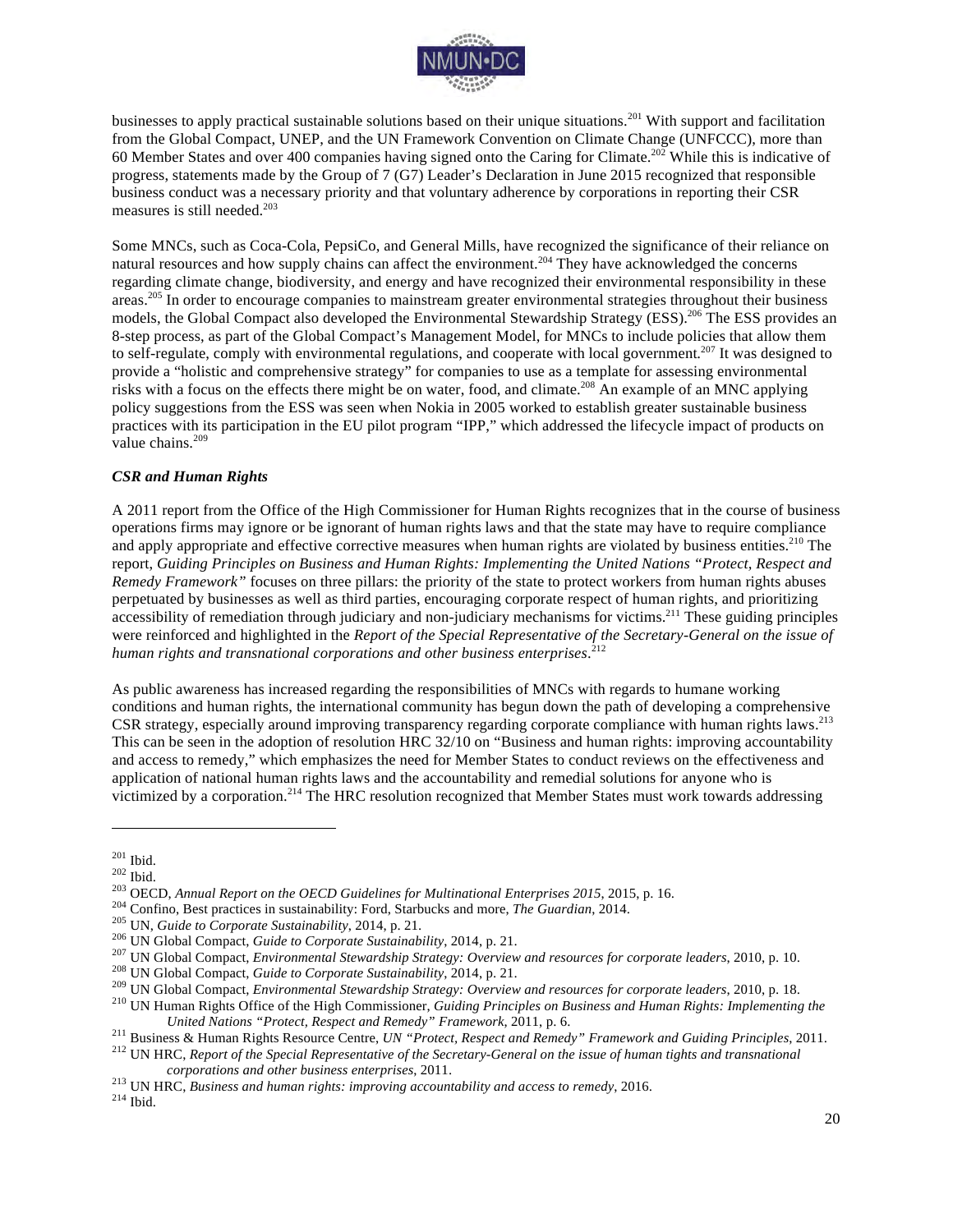

circumstances of abuse, although in some cases they lack the capacity to do so and in many cases lack adequate monitoring mechanism to ensure that MNCs uphold even minimal CSR standards; making global transparency and consumer pressure even more important.<sup>215</sup> The non-governmental organization Human Rights Watch (HRW) recently published the report *Follow the Thread*, which focused on concerns of corporations lacking transparency to consumers of the "opaque" global supply chain.<sup>216</sup> Emphasizing that transparency in the supply chain from MNCs would allow for greater corporate accountability, thereby allowing consumers to witness the level of respect MNCs apply to human rights.<sup>217</sup> HRW maintains that there is continued need for public information-sharing by MNCs to ensure labor rights, fair trade, living wages, reporting of abuse, and human health are maintained.<sup>218</sup>

#### *Conclusion*

MNCs will play a significant role in achieving the SDGs and CSR remain paramount in addressing the concerns of equitable economic growth and sustainability.<sup>219</sup> Member States and businesses must collaborate in order to protect communities and workers from abuse and ensure that individual freedoms and protections are not sacrificed for the sake of progress.<sup>220</sup> Successful CSR practices by MNCs encourage more active reporting methods in matters of environmental, social, and governance performance to ensure responsible investment and practices are undertaken in collaboration with governments and in line with the public interest.<sup>221</sup> MNCs upholding their CSR and utilizing business to support local development can help achieve many of the SDGs, including those related to: poverty, human health, sustainability of waters and forests, and quality of life.<sup>222</sup> Ensuring that UN bodies are supporting Member States and encouraging private enterprise to uphold human rights and respect the environment can help bring further progress regarding social responsibility at all levels.<sup>223</sup>

## **Annotated Bibliography**

Office of the United Nations High Commissioner for Human Rights. (2011). *Guiding Principles on Business and Human Rights: Implementing the United Nations "Protect, Respect and Remedy" Framework* [Report]. Retrieved 20 May 2017 from: http://www.ohchr.org/Documents/Publications/GuidingPrinciplesBusinessHR\_EN.pdf

*The Guiding Principles on Business and Human Rights highlights the concerns of human rights violations that occur throughout the business models of MNCs. The report acknowledges the need to rectify and find a remedy in cases of violations by corporations and the responsibilities of Member States to ensure follow through is applied. Further, it places emphasis on ensuring effective remediation is available for cases of violations. Delegates should become familiar with how the UN has worked to promote human rights in the workplace and any specific policies enterprises are implementing to address abuses.*

United Nations, General Assembly, Twenty-sixth session. (2014). *Report of the Working Group on the issue of human rights and transnational corporations and other business enterprises: Note by the Secretary-General (A/70/216)*. Retrieved 22 April 2017 from: http://undocs.org/a/70/216

*This report focuses on applying corporate sustainability within business models and the effects MNCs can have on human rights in the name of economic growth. Additionally, it addresses the concern of implementation and gaps of coverage that can occur within human resource policies. The report also recognizes the concern of a more inclusive and legitimized process in the measurement of violations and success of CSRs. Delegates can utilize this document as a starting point to better understand some of the current needs in creating and sustaining a framework to measure and remedy violations.*

<sup>215</sup> Ibid. 216 Human Rights Watch, *Follow the Thread: The Need for Supply Chain Transparency in the Garment and Footwear Industry*,

<sup>2017.&</sup>lt;br>
217 Ibid.<br>
218 Ibid.<br>
219 UN Global Compact, *The Ten Principles of the UN Global Compact*, 2017.<br>
220 UNCTAD, *Accra Accord*, 2008, p. 26.<br>
221 UNCTAD, *Investment and Enterprise Responsibility Review: Analysis of* 

*responsibility*, 2012, p. 3. <sup>222</sup> UN Global Compact, *Guide to Corporate Sustainability*, 2014, p. 21. <sup>223</sup> Ibid.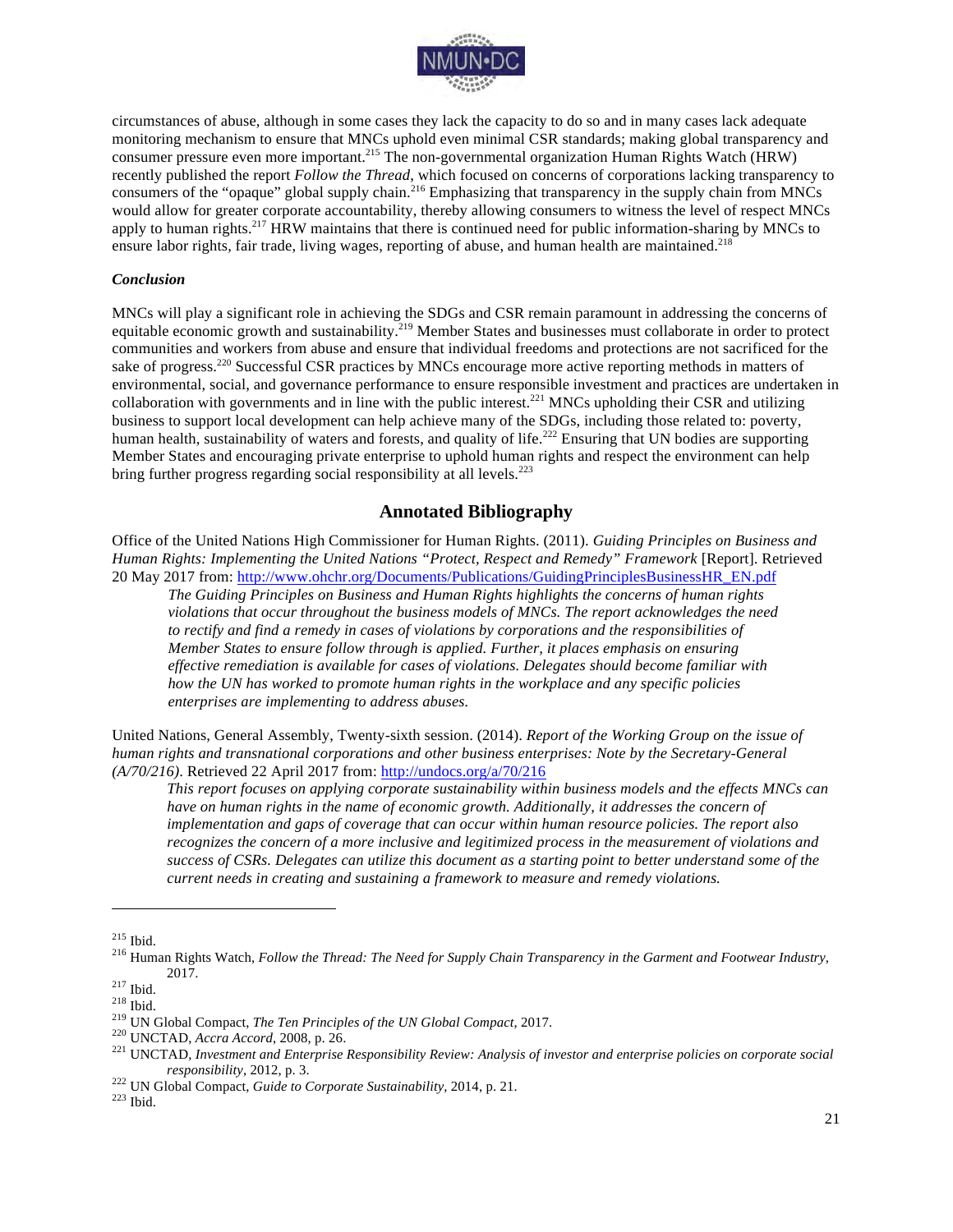

United Nations Global Compact. (2010). *Environmental Stewardship Strategy: Overview and resources for corporate leaders* [Report]. Retrieved 15 June 2017 from:

https://www.unglobalcompact.org/docs/issues\_doc/Environment/Environmental\_Stewardship\_Strategy.pdf

*This report addresses three key principles in achieving greater environmental stewardship for businesses and highlights four pillars for successful environmental stewardship by MNCs. The strategy reinforces the Ten Principles of the Global Compact and introduces sustainable measures into businesses models. Delegates should utilize this document to gain greater familiarity with UNCTAD's relationship to corporations.*

United Nations Global Compact. (2014). *Guide to Corporate Sustainability* [Report]. Retrieved 22 April 2017 from: https://www.unglobalcompact.org/docs/publications/UN\_Global\_Compact\_Guide\_to\_Corporate\_Sustainability.pdf

*The Guide to Corporate Sustainability recognizes key measures necessary for successful and sustainable business practices that align with the SDGs. By applying key principles for MNCs to mainstream throughout their business model to ensure equitable and ethical practices. The Guide works with the Ten Principles and is focused on humanitarian and environmental issues such as quality of life, education, and sustainable resourcing. This guide is of great asset to delegates in order to better understand how MNCs and CSR fits into the SDGs. Delegates should use the source to hypothesize how MNCs can support the SDGs and continue to contribute to global economic growth.*

United Nations, Human Rights Council, Thirty-second session. (2016). *Business and human rights: improving accountability and access to remedy (A/HRC/RES/32/10)* [Resolution]. Retrieved 16 May 2017 from: https://documents-dds-ny.un.org/doc/UNDOC/GEN/G16/155/72/PDF/G1615572.pdf?OpenElement

*This HRC report highlights the growing concerns of human rights violations that can occur within large MNCs throughout their supply and value-chain. It highlights that MNCs must ensure human rights violations do not occur as part of their business practice and that Member States must also work to ensure the potential of abuse and exploitation do not occur. The report clearly notes that maintaining the accountability of MNCs in upholding their CSR and voluntarily reporting remain paramount. It is important for delegates to understand the various aspects of MNC accountability; delegates should use this report as a start for further research into the issues of keeping companies accountable across the globe.*

### **Bibliography**

Association of Southeast Asian Nations. (2016). *CSR Policy Statement* [Website]. Retrieved 16 May 2017 from: http://www.asean-csr-network.org/c/news-a-resources/csr-policy-statement

Association of Southeast Asian Nations. (2017). *ASEAN CSR Fellowship in Myanmar (3-7 July 2017)*. Retrieved 8 July 2017 from: http://www.asean-csr-network.org/c/news-a-resources/press-releases/1082-asean-csr-fellowship-inmyanmar-3-7-july-2017

Business & Human Rights Resource Centre. (2011). *UN "Protect, Respect and Remedy" Framework and Guiding Principles*. Retrieved 8 July 2017 from: https://business-humanrights.org/en/un-secretary-generals-specialrepresentative-on-business-human-rights/un-protect-respect-and-remedy-framework-and-guiding-principles

Churchill, W. (1943, September 6). *Speech by Winston Churchill on The Gift of a Common Tongue at Harvard University on 6 September 1943, in Boston*. Retrieved 3 May 2017 from: https://www.winstonchurchill.org/resources/speeches/1941-1945-war-leader/the-price-of-greatness-is-responsibility

Confino, J. (2014, April 30). Best practices in sustainability: Ford, Starbucks, and more. *The Guardian*. Retrieved 15 June 2017 from: https://www.theguardian.com/sustainable-business/blog/best-practicessustainability-us-corporations-ceres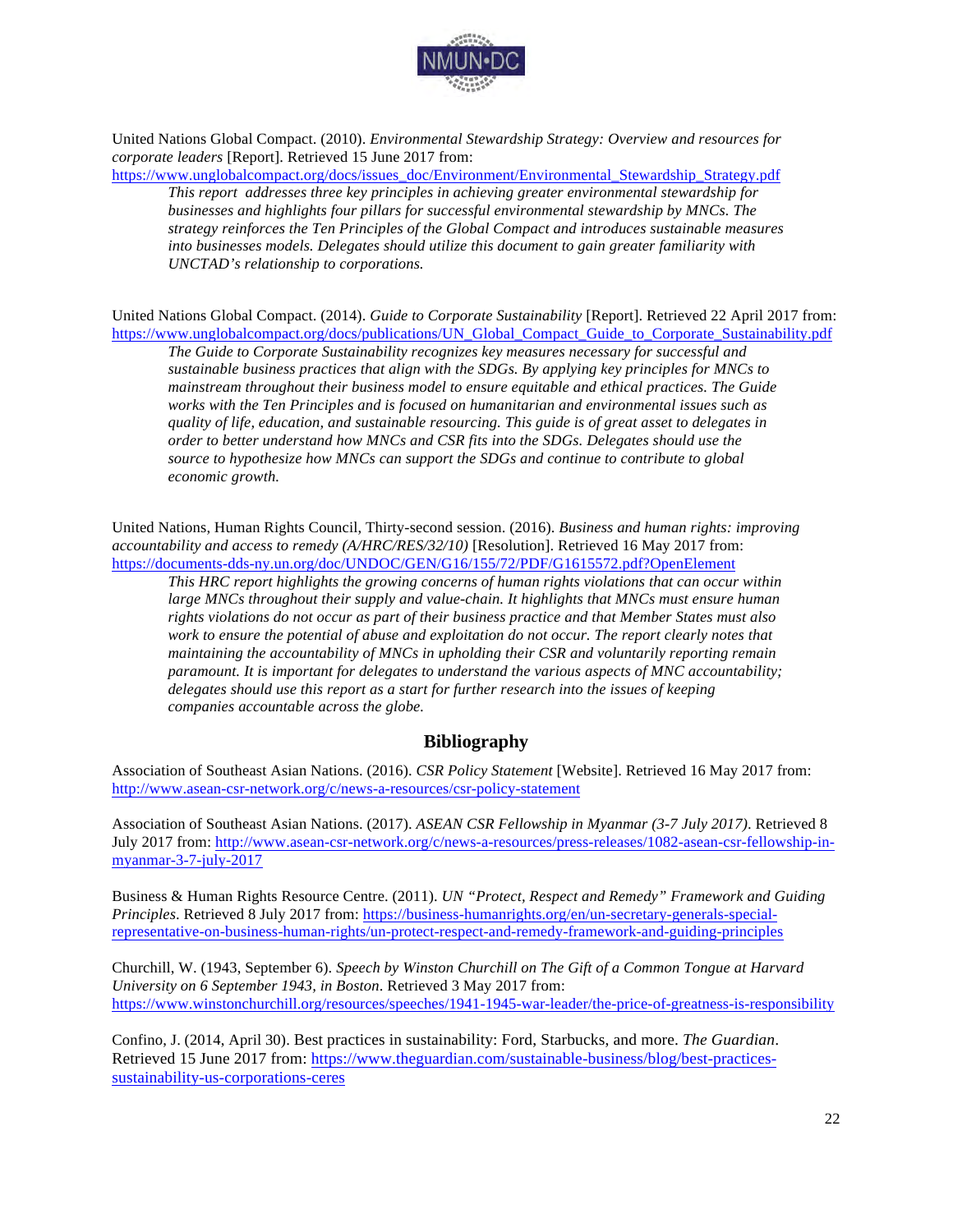

European Union. (2016). *The United Nations and the EU Trade Policy: the case of UNCTAD*. Retrieved 8 July 2017 from: http://www.europarl.europa.eu/RegData/etudes/BRIE/2016/570461/EXPO\_BRI(2016)570461\_EN.pdf

European Union. (2017). *Corporate Social Responsibility (CSR)* [Website]. Retrieved 17 May 2017 from: http://ec.europa.eu/growth/industry/corporate-social-responsibility\_en

Human Rights Watch. (2017). *Follow the Thread: The Need for Supply Chain Transparency in the Garment Footwear Industry*. Retrieved 8 July 2017 from: https://www.hrw.org/report/2017/04/20/follow-thread/need-supplychain-transparency-garment-and-footwear-industry

International Labour Organization. (2010). *ILO Declaration on Fundamental Principles and Rights at Work*. Retrieved 8 July 2017 from: http://www.ilo.org/declaration/lang--en/index.htm

International Labour Organization. (2014). *No. 1: ILO Helpdesk – The ILO and Corporate Social Responsibility (CSR)*. Retrieved 19 May 2017 from: http://www.ilo.org/wcmsp5/groups/public/---ed\_emp/---emp\_ent/-- multi/documents/publication/wcms\_116336.pdf

International Labour Organization. (2017). *Tripartite Declaration of Principles concerning Multinational enterprises and Social Policy (GB.329/POL/7)*. Retrieved 16 May 2017 from: http://www.ilo.org/wcmsp5/groups/public/---ed\_emp/---emp\_ent/---multi/documents/publication/wcms\_094386.pdf

Kogut, B. (2001). Multinational Corporations. *International Encyclopedia of the Social & Behavioral Sciences*. Retrieved 8 July 2017 from: https://www0.gsb.columbia.edu/faculty/bkogut/files/Chapter\_in\_smelser-Baltes\_2001.pdf

Office of the United Nations High Commissioner for Human Rights. (2011). *Guiding Principles on Business and Human Rights: Implementing the United Nations "Protect, Respect and Remedy" Framework* [Report]. Retrieved 20 May 2017 from: http://www.ohchr.org/Documents/Publications/GuidingPrinciplesBusinessHR\_EN.pdf

Offiong, O., et al. (2010). *United Nations Role in entrenching Corporate Social Responsibilities on Multinational Corporations*. Academic and Business Research Institute. Retrieved 15 May 2017 from: http://www.aabri.com/OC2010Manuscripts/OC10038.pdf

Organization of American States. (2010). *The OAS supports socially responsible enterprises*. Retrieved 16 May 2017 from: http://www.oas.org/en/news/in-depth\_article.asp?df\_sCodigo=3939

Organization of American States. (2017). *Executive Secretariat for Integral Development (SEDI): CSR*. Retrieved 8 July 2017 from: http://www.oas.org/en/sedi/desd/csr/

Organization for Economic Co-operation and Development. (2015). *Annual Report on the OECD Guidelines for Multinational Enterprises 2015*. Retrieved 16 May 2017 from: http://mneguidelines.oecd.org/2015-Annual-Report-MNE-Guidelines-EN.pdf

United Nations Conference on Environment and Development. (1992). *Agenda 21* [Outcome Document]. Retrieved 16 May 2017 from: https://sustainabledevelopment.un.org/content/documents/Agenda21.pdf

United Nations Conference on Trade and Development. (2008). *Accra Accord (UNCTAD/IAOS/2008/2)* [Outcome Document]. Retrieved 19 May 2017 from: http://unctad.org/en/docs/tdxii\_accra\_accord\_en.pdf

United Nations Conference on Trade and Development. (2012). *Corporate Social Responsibility in Global Value Chains: Evaluation and monitoring challenges for small and medium sized suppliers in developing countries* [Report]. Retrieved 15 May 2017 from: http://unctad.org/en/PublicationsLibrary/diaeed2012d3\_en.pdf

United Nations Conference on Trade and Development. (2012). *Investment and Enterprise Responsibility Review: Analysis of investor and enterprise policies on corporate social responsibility* [Report]. Retrieved 15 May 2017